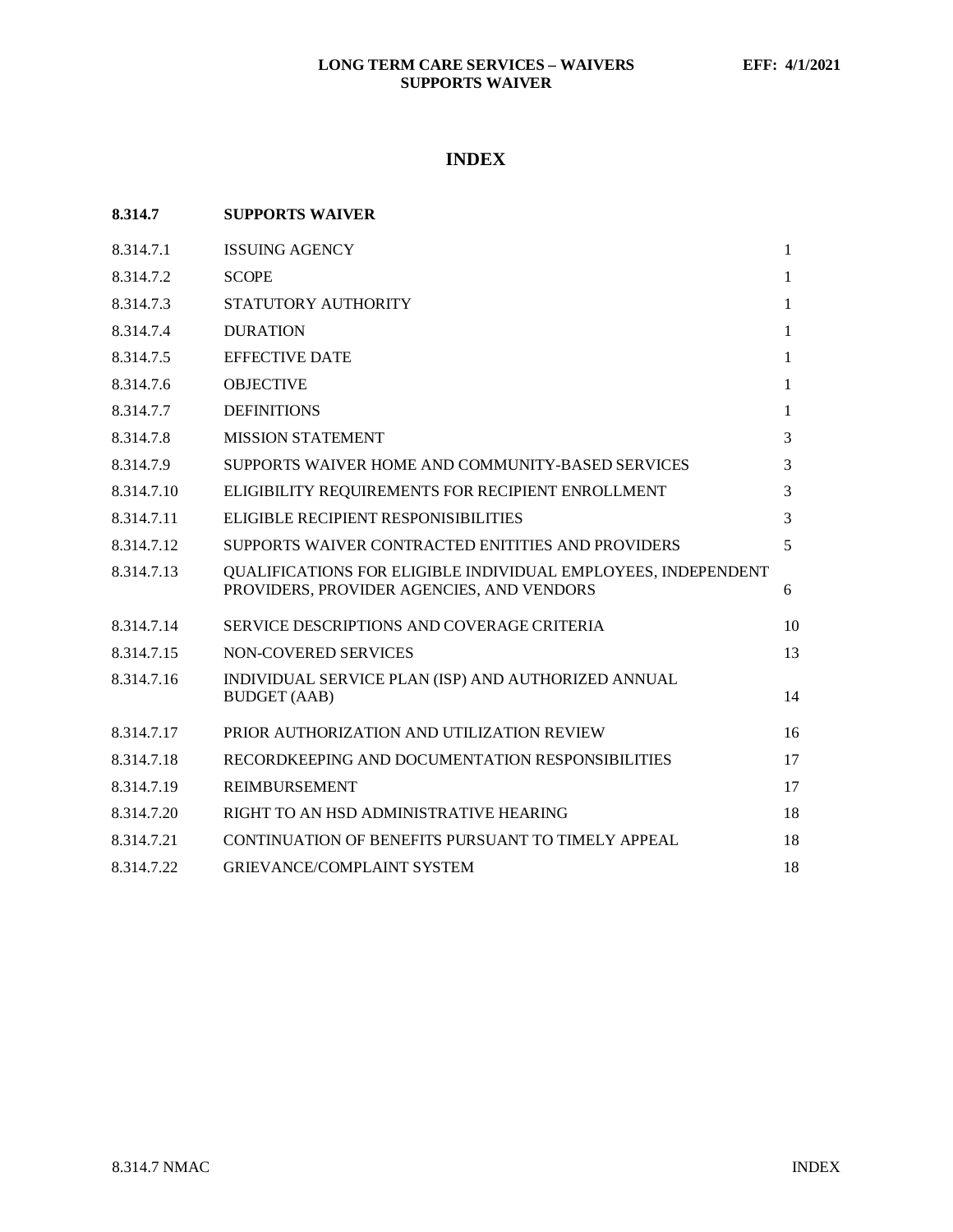## **TITLE 8 SOCIAL SERVICES CHAPTER 314 LONG TERM CARE SERVICES - WAIVERS SUPPORTS WAIVER**

<span id="page-1-0"></span>**8.314.7.1 ISSUING AGENCY:** New Mexico Human Services Department (HSD). [8.314.7.1 NMAC - N, 4/1/2021]

<span id="page-1-1"></span>**8.314.7.2 SCOPE:** The rule applies to the general public. [8.314.7.2 NMAC - N, 4/1/2021]

**8.314.7.3 STATUTORY AUTHORITY:** The New Mexico medicaid program and other health care programs are administered pursuant to regulations promulgated by the federal department of health and human services under Titles XI, XIX, and XXI of the Social Security Act as amended or by state statute. See Section 27-2- 12 et seq. NMSA 1978. [8.314.7.3 NMAC - N, 4/1/2021]

<span id="page-1-2"></span>**8.314.7.4 DURATION:** Permanent. [8.314.7.4 NMAC - N, 4/1/2021]

<span id="page-1-3"></span>**8.314.7.5 EFFECTIVE DATE:** April 1, 2021, unless a later date is cited at the end of a section. [8.314.7.5 NMAC - N, 4/1/2021]

<span id="page-1-4"></span>**8.314.7.6 OBJECTIVE:** The objective of this rule is to provide instructions for the service portion of the New Mexico medical assistance programs (MAP). [8.314.7.6 NMAC - N, 4/1/2021]

## <span id="page-1-5"></span>**8.314.7.7 DEFINITIONS:**

**A. Activities of daily living (ADLs):** Basic personal everyday activities that include bathing, dressing, transferring (e.g., from bed to chair), toileting, mobility and eating.

**B. Adult:** An individual who is 18 years of age or older.<br>**C. Agency-based:** Supports waiver service delivery mod

**C**. **Agency-based:** Supports waiver service delivery model offered to an eligible recipient who does not want to direct their supports waiver services. Agency-based services are provided by an agency with an approved agreement with department of health (DOH) to provide supports waiver services.

**D. Authorized annual budget (AAB):** The total approved annual amount of the community support services and goods which includes the frequency, the amount, and the duration of the waiver services and the cost of waiver goods approved by the third-party assessor (TPA).

**E. Authorized representative:** The individual designated to represent and act on the recipient's behalf. The authorized representative does not have budget or employer authority. The eligible recipient or authorized representative must provide legal documentation authorizing the named individual or individuals for a specified purpose and time frame. An authorized representative may be an attorney representing a person or household, a person acting under the authority of a valid power of attorney, a guardian, or other legal designation. The eligible recipient's authorized representative may not be a service provider. The authorized representative may not approve their own timesheets. The authorized representative cannot serve as the eligible recipient's community supports coordinator.

**F. Category of eligibility (COE):** To qualify for a medical assistance program (MAP), an applicant must meet financial criteria and belong to one of the groups that the New Mexico medical assistance division (MAD) has defined as eligible. An eligible recipient in the supports waiver program must belong to the MAP categories of eligibility (COE) described in 8.314.7.9 NMAC.

**G. Centers for medicare and medicaid services (CMS):** Federal agency within the United States department of health and human services that works in partnership with New Mexico to administer medicaid and MAP services under HSD.

**H**. **Child:** An individual under the age of 18. For purpose of early periodic screening, diagnosis, and treatment (EPSDT) services eligibility "child" is defined as an individual under the age of 21.

**I. Community supports coordinator (CSC):** An agency or an individual that provides case management services to the eligible recipient that assist the eligible recipient in arranging for, directing and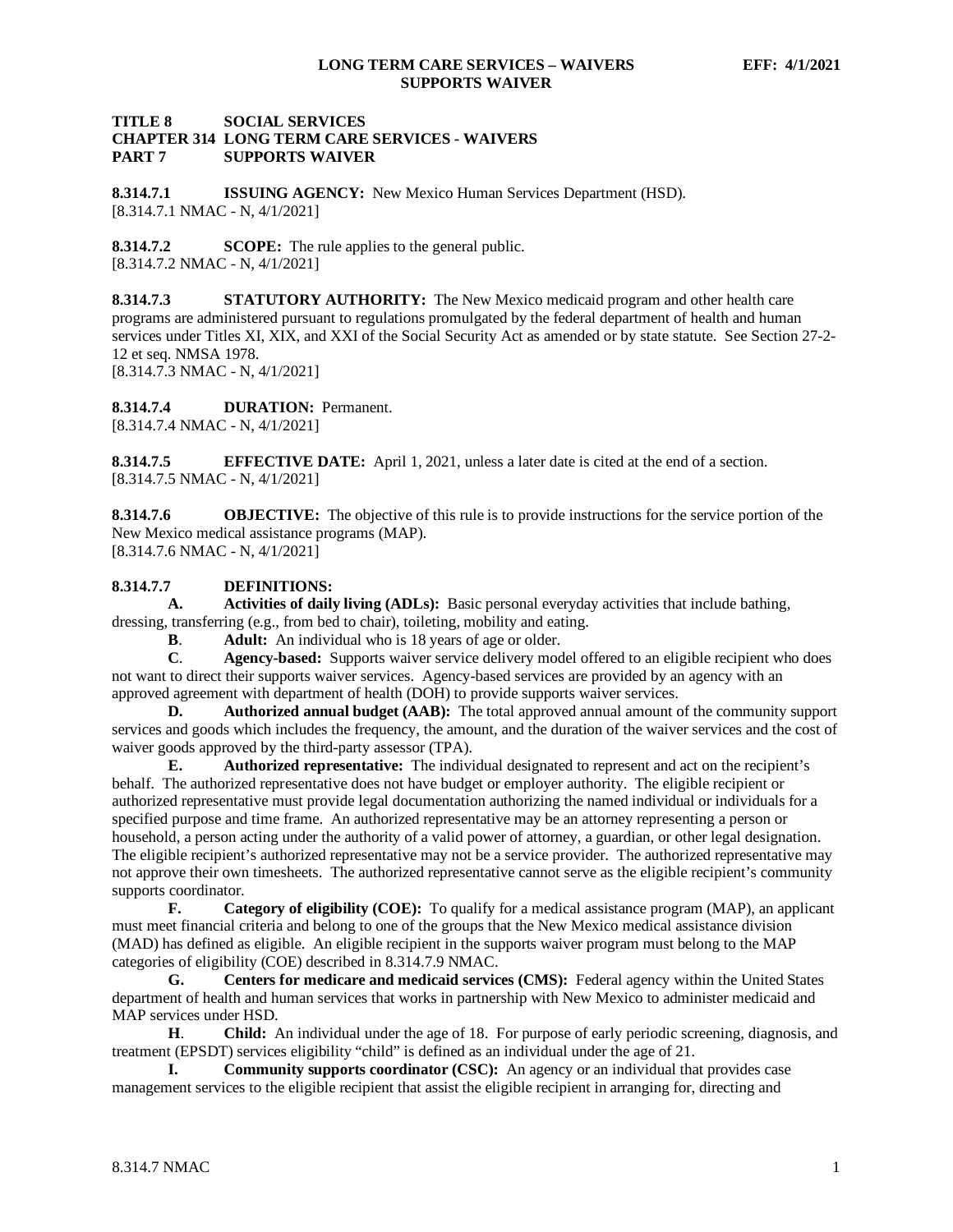managing supports waiver program services and supports, as well as developing, implementing and monitoring the individual service plan (ISP) and AAB.

**J. Electronic visit verification (EVV):** A telephone and computer-based system that electronically verifies the occurrence of HSD selected service visits and documents the precise time the service begins and ends.

**K. Eligible recipient:** An applicant meeting the financial and medical level of care (LOC) criteria who is approved to receive MAD services through the supports waiver.

**L. Employer of record (EOR):** The employer of record (EOR) is the individual responsible for directing the work of the support's waiver employees, including recruiting, hiring, managing and terminating employees. The EOR is responsible for directing the work of any vendors contracted to perform services. The EOR tracks expenditures for employee payroll, goods, and services. EORs authorize the payment of timesheets and vendor payment requests by the financial management agency (FMA). An eligible recipient may be their own EOR unless the eligible recipient is a minor or has a plenary or limited guardianship or conservatorship over financial matters in place. An EOR must be the waiver participant or an EOR must be a legal representative of the recipient.

**M. Financial management agency (FMA):** HSD contractor that helps implement the AAB by paying the eligible recipient's service providers and tracking expenses.

**N. Individual budgetary allotment (IBA):** The maximum budget allotment available to an eligible recipient. The maximum IBA under the supports waiver is \$10,000 dollars. Based on this maximum amount, the eligible recipient will develop a plan to meet his or her assessed functional, medical, and habilitative needs to enable the recipient to remain in the community.

**O. Individual service plan (ISP):** The ISP is the name of the person-centered plan for the supports waiver. The ISP includes waiver services that meet the eligible recipient's needs including: the projected amount, the frequency and the duration of the waiver services; the type of provider who will furnish each waiver service; other services the eligible recipient will access; and theeligible recipient's available supports that will complement waiver services in meeting their needs.

**P. Intermediate care facilities for individuals with intellectual disabilities (ICF/IID):** Facilities that are licensed and certified by the New Mexico department of health to provide room and board, continuous active treatment and other services for eligible MAD recipients with a primary diagnosis of intellectually disabled.

**Q. Legal representative:** A person that is a legal guardian, conservator, power of attorney or otherwise has a court established legal relationship with the eligible recipient. The eligible recipient must provide certified documentation to the community support coordinator provider and FMA of the legal status of the representative and such documentation will become part of the eligible recipient's file.

**R. Level of care (LOC):** The level of care an eligible recipient must meet to be eligible for the supports waiver program.

**S. Participant directed:** Supports waiver service delivery model wherein the eligible recipient identifies, accesses and manages the employees and vendors of services (among the state-determined waiver services and goods) that meet their assessed therapeutic, rehabilitative, habilitative, health or safety needs to support the eligible recipient to remain in their community.

**T. Person-centered planning (PCP):** Person-centered planning is a process that places a person at the center of planning their life and supports. It is an ongoing process that is the foundation for all aspects of the supports waiver and provider's work with individuals with intellectual/developmental disabilities (I/DD). The process is designed to identify the strengths, capacities, preferences, needs, and desired outcomes of the eligible recipient. The process may include other persons, freely chosen by the eligible recipient who are able to serve as important contributors to the process. It involves person-centered thinking, person-centered service planning and person-centered practice. The PCP enables and assists the recipients' strengths, capacities, preferences, needs, and desired outcomes of the eligible recipient.<br>
U. Reconsideration: A wi

**Reconsideration:** A written request by an eligible recipient who disagrees with a clinical/medical utilization review decision or action submitted to the third-party assessor for reconsideration of the decision. The eligible recipient or his or her authorized representative may submit the request for a reconsideration through the community support coordinator or the community support coordinator agency may submit the request directly to MAD.

**V. Third-party assessor (TPA):** The MAD contractor who determines and re-determines LOC and medical eligibility for the supports waiver program. The TPA also reviews the eligible recipient's ISP and approves the AAB for the eligible recipient. The TPA performs utilization management duties for all supports waiver services.

**W. Waiver:** A program in which the federal government has waived certain statutory requirements of the Social Security Act to allow states to provide an array of home and community-based service options through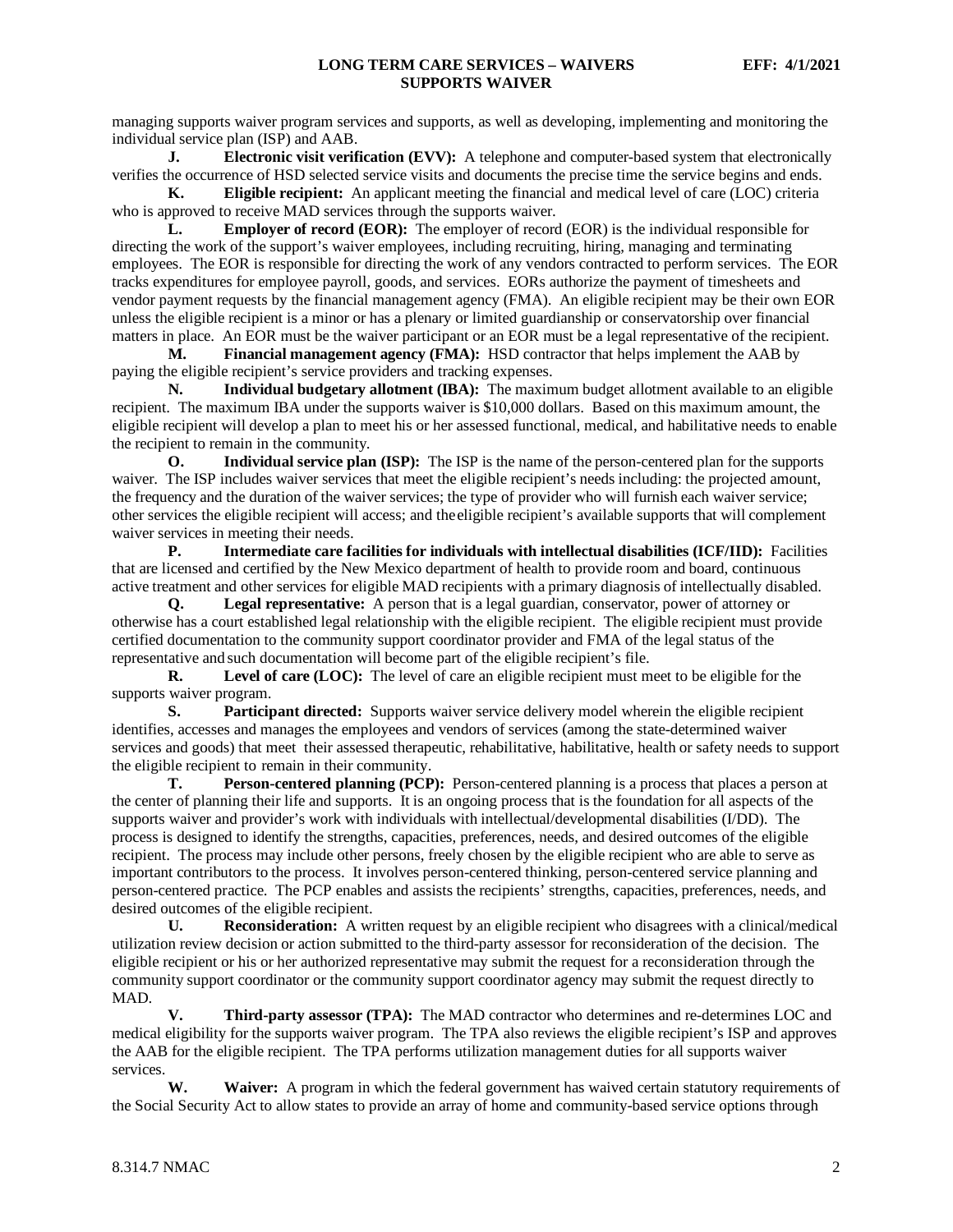MAD as an alternative to providing long-term care services in an institutional setting. [8.314.7 NMAC - N, 4/1/2021]

<span id="page-3-0"></span>**8.314.7.8 MISSION STATEMENT:** To transform lives. Working with our partners, we design and deliver innovative, high quality health and human services that improve the security and promote independence for New Mexicans in their communities.

[8.314.7.8 NMAC - N, 4/1/2021]

#### <span id="page-3-1"></span>**8.314.7.9 SUPPORTS WAIVER HOME AND COMMUNITY-BASED SERVICES:**

**A**. New Mexico's supports waiver is designed to provide temporary assistance to those on the developmental disabilities (DD) waiver wait list. It is intended to provide support services to eligible recipients to enable work toward self-determination, independence, productivity, integration, and inclusion in all facets of community life across the lifespan. The services provided are intended to build on each eligible recipient's current support structures through person-centered planning to work toward individually defined life outcomes, focusing on developing the eligible recipient's abilities for self-determination, community living and participation, and economic self-sufficiency. An eligible recipient has a choice of receiving services through the agency-based service delivery model or the participant directed service delivery model.

**B.** The program is operated by the New Mexico department of health developmental disabilities supports division (DOH/DDSD), at the direction of the New Mexico human services department medical assistance division (HSD/MAD). [8.314.7.9 NMAC - N, 4/1/2021]

<span id="page-3-2"></span>**8.314.7.10 ELIGIBLITY REQUIREMENTS FOR RECIPIENT ENROLLMENT:** Enrollment in the supports waiver is contingent upon the applicant meeting the eligibility requirements, the availability of funding as appropriated by the New Mexico legislature, and the number of federally authorized unduplicated eligible recipients. When sufficient funding is available, DOH will offer the supports waiver to eligible recipients on the DD wait list. Once an offer has been given to the applicant, they must meet certain medical and financial criteria in order to qualify for enrollment. Eligible recipients must meet the following eligibility criteria: financial eligibility criteria determined in accordance with 8.290.400 NMAC; the eligible recipient must meet the level of care (LOC) required for admittance to an intermediate care facility for individuals with intellectual disabilities (ICF/IID); and additional specific criteria as specified in the categories below.

[8.314.7.10 NMAC - N, 4/1/2021]

<span id="page-3-3"></span>**8.314.7.11 ELIGIBLE RECIPIENT RESPONSIBILITIES:** Supports waiver eligible recipients have responsibilities to participate in the program. Failure to comply with these responsibilities or other program rules and service standards can result in termination from the program. The eligible recipient has the following responsibilities:

**A.** To maintain eligibility the recipient must complete required documentation demonstrating medical and financial eligibility both upon application and annually at recertification, and seek assistance with the application and the recertification process as needed from a community supports coordinator (CSC).

**B.** To participate in the supports waiver program, the eligible recipient must:

**(1)** comply with applicable NMAC rules to include this rule and supports waiver service standards and requirements that govern the program;

**(2)** collaborate with the CSC to choose between the agency-based or participant directed service delivery models, and determine support needs related to planning and self direction as applicable;

**(3)** collaborate with the CSC to develop an ISP and budget using the IBA in accordance with applicable NMAC rules to include this rule and supports waiver service standards;

**(4)** use supports waiver program funds appropriately by only requesting and purchasing goods and services covered by the supports waiver program in accordance with program rules which are identified in the eligible recipient's approved ISP and budget;

(**5)** comply with the approved ISP and not exceed the AAB;

**(a)** if the eligible recipient, due to mismanangement or failure to properly track expenditures, prematurely depletes the AAB amount during an ISP year, the failure to properly manage the AAB does not substantiate a claim for a budget increase (e.g. if all of the AAB is expended within the first three months of the ISP year, it is not justification for an increase in the budget for the ISP year);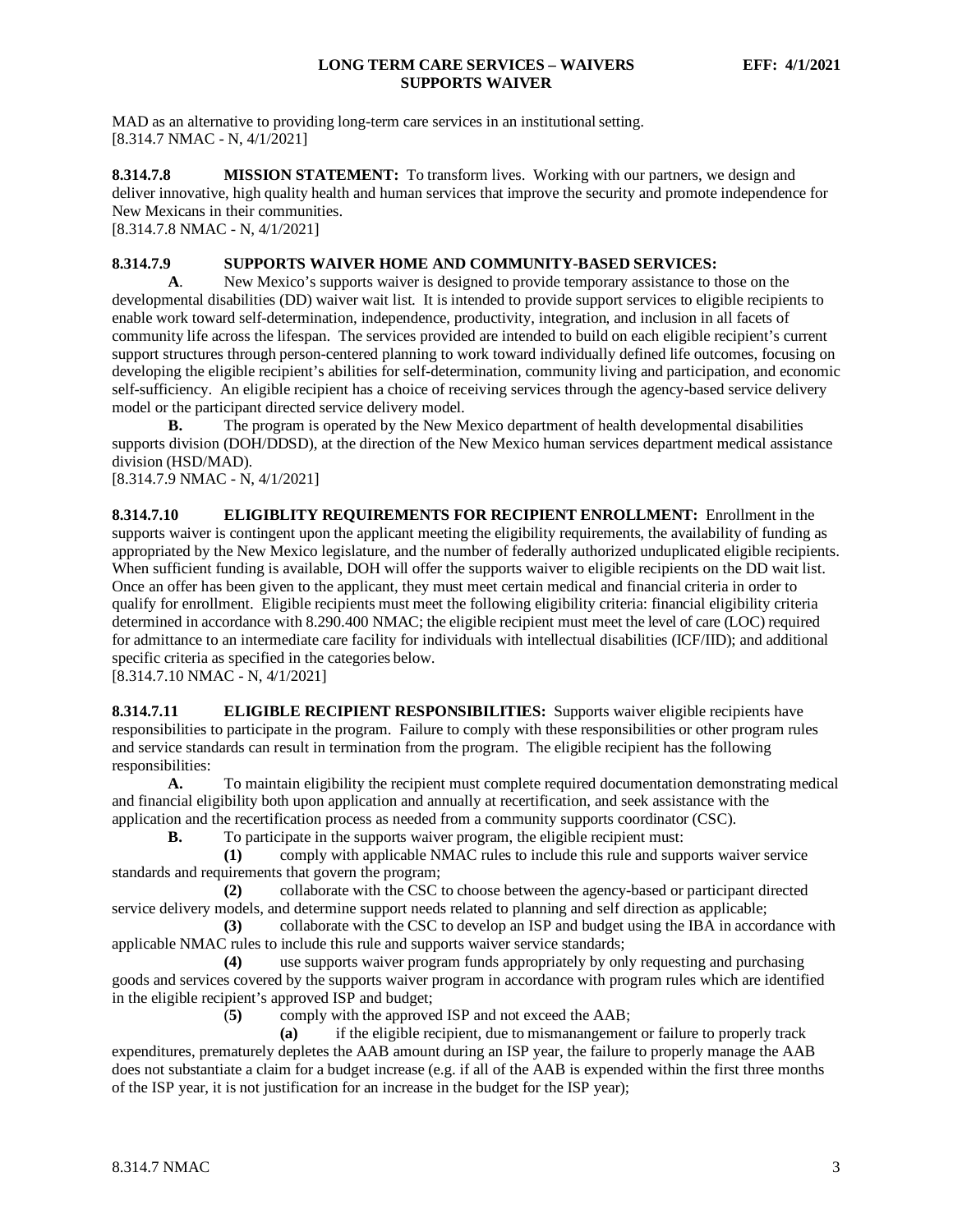**(b)** revisions to the AAB may occur within the ISP year, and the eligible recipient is responsible for ensuring that all expenditures are in compliance with the most current AAB in effect;

**(i)** the ISP must be amended to reflect a change in the eligible recipient's needs or circumstances before any revisions to the AAB can be requested;

**(ii)** other than for critical health and safety reasons, budget revisions may not be submitted to the TPA for review within the last 60 calendar days of the budget year;

**(c)** no supports waiver program funds can be used to purchase goods or services prior to TPA approval of the ISP and annual budget request;<br>(d) any funds not utilized wi

**(d)** any funds not utilized within the ISP and AAB year cannot be carried over into the following year;

**(6)** access CSC services based upon identified need(s) in order to carry out the approved ISP;

**(7)** collaborate with the CSC to appropriately document service delivery and maintain documents for evidence of services received;

**(8)** report concerns or problems with any part of the supports waiver program to the community supports coordinator or if the concern or problem is with the CSC, to DOH;

**(9)** work with the TPA by providing documentation and information as requested;

**(10)** respond to requests for additional documentation and information from the CSC provider, FMA, and the TPA within the required deadlines;

**(11)** report to the local HSD income support division (ISD) office within 10 calendar days any change in circumstances, including a change in address, which might affect eligibility for the program; changes in address or other contact information must also be reported to the CSC provider and the financial management agency (FMA) within 10 calendar days;

**(12)** report to the TPA and CSC provider if hospitalized for more than three consecutive nights so that an appropriate LOC can be obtained;

**(13)** have monthly contact and meet face-to-face quarterly with the CSC, as required by the

DOH; and

**(14)** comply with all electronic visit verification (EVV) requirements.

**C. Specific responsbilities for eligible recipient in participant directed service delivery model:** In addition to the requirements in Subsection A and B of 8.314.7.11 NMAC, the eligible recipient must have an employer of record (EOR) to participate in the participant directed service delivery model. The EOR may be the eligible recipient unless the eligible recipient is a minor or has a plenary or limited guardianship or conservatorship over financial matters in place. An EOR must be the waiver participant or an EOR must be a legal representative of the recipient. The eligible recipient as their own EOR or the designated EOR must:

**(1)** direct the work of supports waiver employees, including recruiting, hiring, managing and terminating all employees;

**(2)** direct the work of any vendors contracted to perform services;

**(3)** track expenditures for employee payroll, goods, and services;

**(4)** authorize the payment of timesheets and vendor payment requests by the FMA;

**(5)** keep track of all budget expenditures and ensure that all expenditures are within the

AAB;

**(6)** submit all required documents to the FMA to meet employer-related responsibilities. This includes, but is not limited to, documents for payment to employees and vendors and payment of taxes and other financial obligations within required timelines;

**(7)** complete all trainings within the required timeframes by the DOH or medical assistance division (MAD);

**(8)** ensure that all employees have registered and completed required trainings within the timeframes required by the DOH or MAD, identified in the ISP or identified by the EOR;

**(9)** report any incidents of abuse, neglect or exploitation to the appropriate state agency;

**(10)** arrange for the delivery of services, supports and goods;

**(11)** maintain records and documentation for at least six years from first date of service and ongoing; and

**(12)** comply with all electronic visit verification (EVV) requirements.

**D. Voluntary termination:** The supports waiver eligibile recipient may voluntarily terminate services through the supports waiver and will not lose their place on DD waiver wait list.

**E. Involuntary termination**: A supports waiver eligible recipient may be terminated involuntarily by MAD and DOH for the following: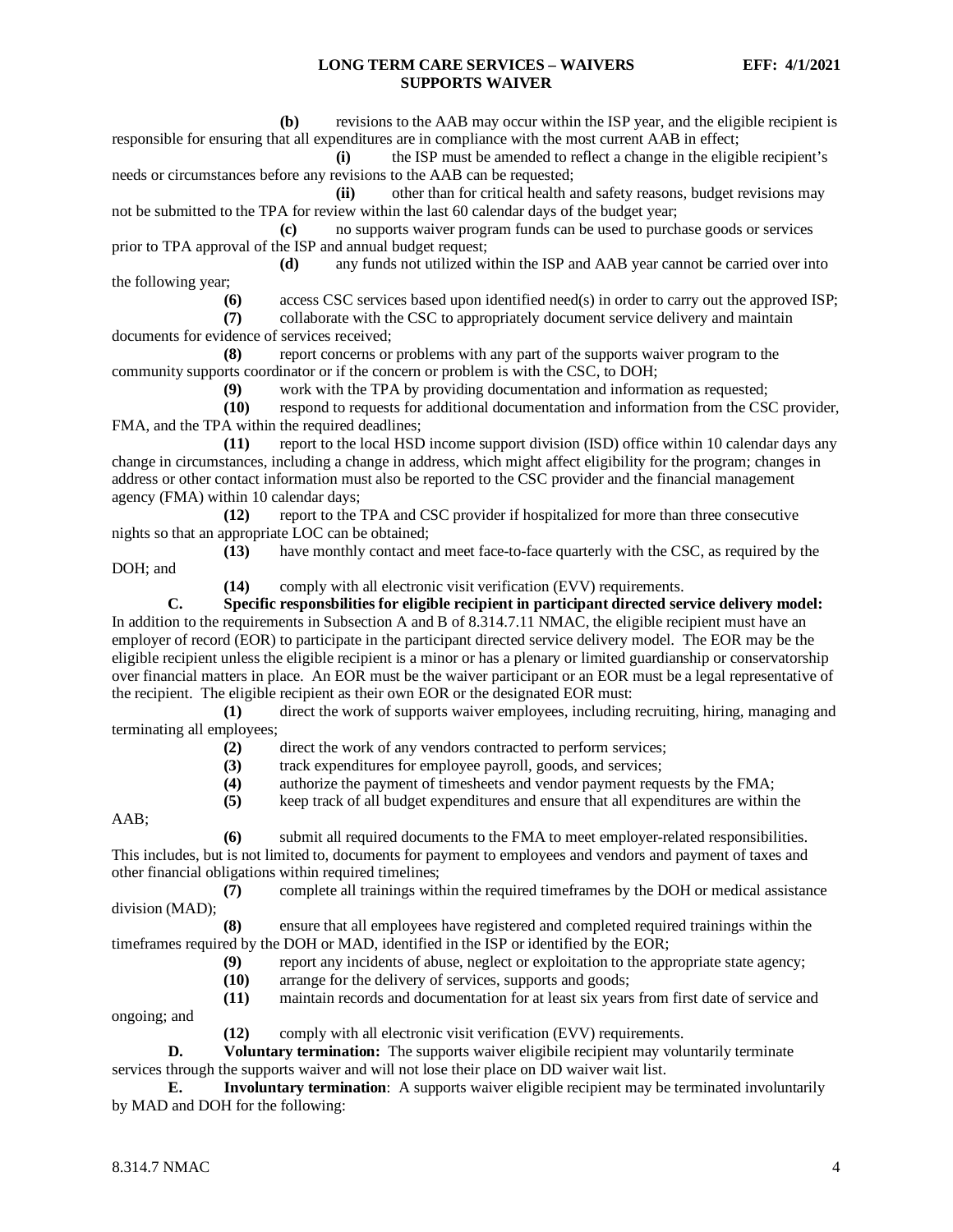**(1)** the eligible recipient refuses to comply with 8.314.7 NMAC and the supports waiver service standards, after receiving focused technical assistance from DOH and MAD program staff, CSC, or FMA, which is supported by documentation of the efforts to assist the eligible recipient;

**(2)** the eligible recipient is an immediate risk to their health or safety, imminent risk of death or serious bodily injury, by continued participant direction of services. Examples include but are not limited to the following:

**(a)** the eligible recipient refuses to include and maintain services in their ISP and AAB that would address health and safety issues identified in their ISP or challenges the ISP after repeated and focused technical assistance and support from program staff, CSC, or FMA;

**(b)** the eligible recipient is experiencing significant health or safety needs, and either refuses to incorporate a plan to address health and safety needs or document applicable choices in ISP;

**(c)** the eligible recipient exhibits behaviors which endanger themselves or others after repeated and focused technical assistance and support from program staff, CSC, or FMA.

**(3)** the eligible recipient misuses suppports waiver funds following repeated and focused technical assistance and support from the CSC or FMA, which is supported by documentation;

**(4)** the eligible recipient commits medicaid fraud;

**(5)** when the DOH is notified that the eligible recipient continues to utilize either an employee or a vendor, or both, who have consistently been substantiated against for abuse, neglect or exploitation while providing supports waiver services after notification of this by DOH;

**(6)** the eligible recipient who is involuntarily terminated from the supports waiver will remain on the DD waiver wait list, and will continue to have access to other medicaid benefits based on eligibility. [8.314.7.11 NMAC - N, 4/1/2021]

<span id="page-5-0"></span>**8.314.7.12 SUPPORTS WAIVER CONTRACTED ENTITIES AND PROVIDERS:** Services are to be provided in the least restrictive manner. The HSD does not allow for the use of any restraints, restrictive interventions, or seclusions to an eligible supports waiver recipient. The following resources and services have been established to assist eligible recipients to access supports waiver services through the agency-based service delivery model or the participant directed service delivery model. These include the following:

**A. Community supports coordinator (CSC) services:** CSC services are direct services intended to assist the eligible recipient in attaining and maintaining medical and financial eligibility; educating, guiding and assisting the eligible recipient to make informed planning decisions about service and supports; developing an ISP through a person-centered planning process; implementing and monitoring the ISP and AAB; and under the agencybased service delivery model, arranging for, directing, and managing supports waiver services and supports.

**B. Financial management agency (FMA):** For eligible recipients selecting the participant directed service delivery model, the FMA acts as the intermediary between the eligible recipient and the MAD payment system and assists the eligible recipient or the EOR with employer-related responsibilities. The FMA pays employees and vendors based upon an approved AAB. The FMA assures there is eligible recipient and program compliance with state and federal employment requirements and monitors and makes available to the eligible recipient the reports related to utilization of services and budget expenditures. Based on the eligible recipient's approved ISP and AAB, the FMA must:

(1) verify that the recipient is eligible for MAD services prior to making payment;<br>(2) receive and verify all required employee and vendor documentation;

(2) receive and verify all required employee and vendor documentation;<br>(3) establish an accounting for each eligible recipient's AAB;

establish an accounting for each eligible recipient's AAB;

**(4)** process and pay invoices for goods, services and supports approved in the ISP and the AAB and supported by required documentation;

**(5)** process all payroll functions on behalf of the eligible recipient and EORs including:

**(a)** collect and process timesheets of employees;

**(b)** process payroll, withholding, filing, and payment of applicable federal, state and local employment-related taxes and insurance; and

**(c)** track and report disbursements and balances of the eligible recipient's AAB and provide a monthly report of expenditures and budget status to the eligible recipient and their CSC, and quarterly and annual documentation of expenditures to the MAD;

**(6)** receive and verify employee and vendor agreements, including collecting required provider qualifications;

**(7)** monitor hours, the total amounts billed for all goods and services during the month;

**(8)** process and report on employee background checks;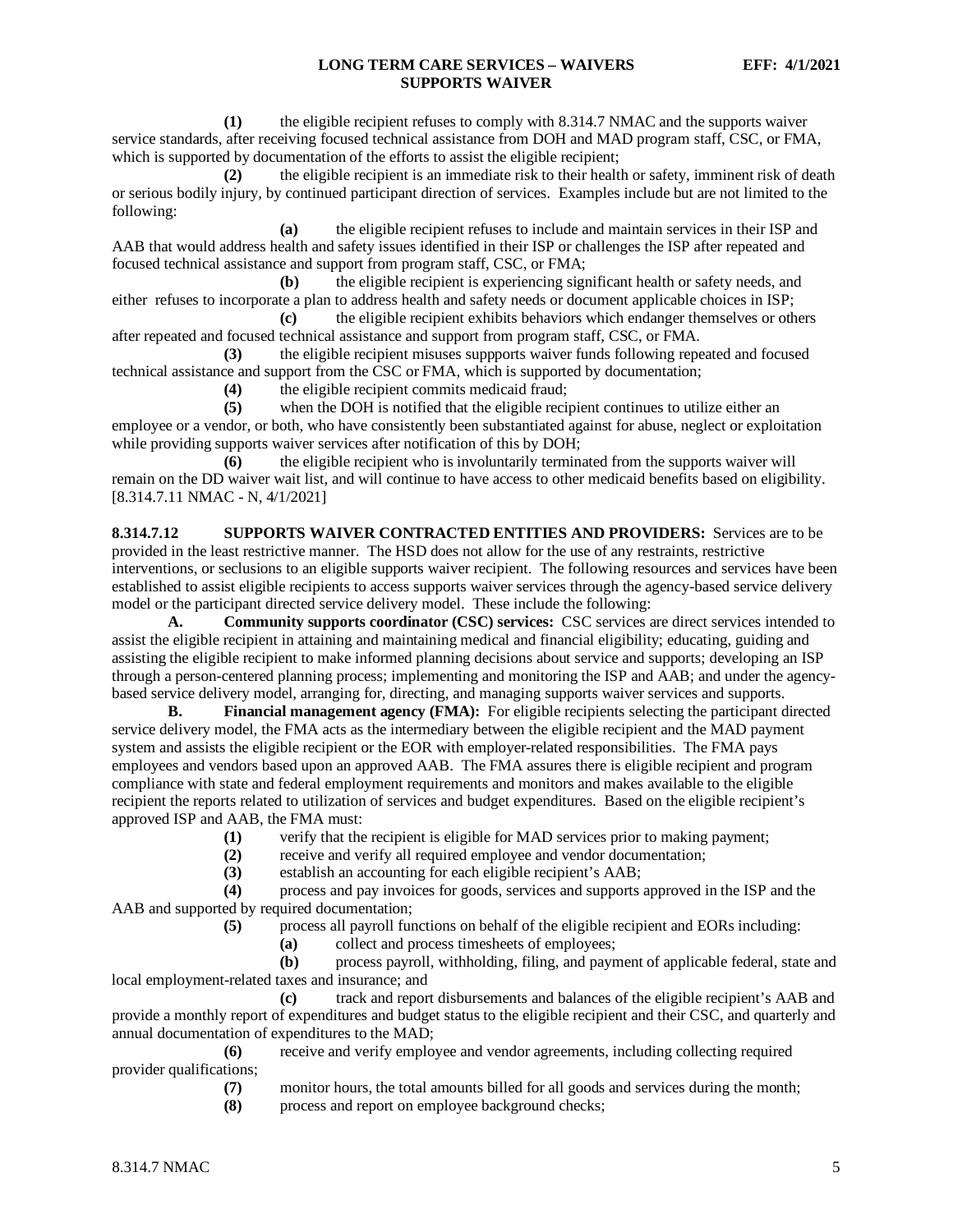**(9)** answer inquiries from the eligible recipient and solve problems related to the FMA responsibilities; and

**(10)** report to the CSC provider, MAD and DOH any concerns related to the health and safety of an eligible recipient, or if the eligible recipient is not following the approved ISP and AAB.

**C. Third-party assessor (TPA):** The TPA or MAD's designee is responsible for determining medical eligibility through a LOC assessment, approving the ISP, and authorizing an eligible recipient's annual budget in accordance with 8.314.7 NMAC and the supports waiver service standards. The TPA:

**(1)** determines medical eligibility using the LOC criteria in 8.314.7.9 NMAC; determinations are completed initially for an eligible recipient who is newly enrolled in the supports waiver and thereafter at least annually for currently enrolled supports waiver eligible recipients. The TPA may re-evaluate LOC more often than annually if there is an indication that the eligible recipient's medical condition or LOC has changed; and

**(2)** approves the ISP and the annual budget request resulting in an AAB, at least annually or more often if there is a change in the eligible recipient's circumstances, in accordance with this NMAC and supports waiver service standards.

**D. Conflict of interest**: An eligible recipient's CSC may not serve as the eligible recipient's EOR, authorized representative or personal representative for whom they are the CSC. A CSC may not be paid for any other services utilized by the eligible recipient for whom they are the CSC, whether as an employee of the eligible recipient, a vendor, an employee or subcontractor of an agency. A CSC may not provide any other paid supports waiver services to an eligible recipient unless the recipient is receiving CSC services from another agency. The CSC agency may not provide any other direct services for an eligible recipient that has an approved ISP, an approved budget, and is actively receiving services in the supports waiver program. The CSC agency may not employ as a CSC any immediate family member or guardian for an eligible recipient of the supports waiver program that is served by the CSC agency. A CSC agency may not provide guardianship services to an eligible recipient receiving CSC services from that same agency. The CSC agency may not provide any direct support services through any other type of 1915 (c) developmental disabilities waiver program. A CSC agency shall not engage in any activities in their capacity as a provider of services to an eligible recipient that may be a conflict of interest. As such a CSC agency shall not hold a business or financial interest in an affiliated agency that is paid to provide direct care for any eligible recipients receiving supports waiver services. An affiliated agency is defined as a direct service agency providing supports waiver services that has a marital, domestic partner, blood, business interest or holds financial interest in providing direct care for eligible recipients receiving supports waiver services. Affiliated agencies must not hold a business or financial interest in any entity that is paid to provide direct care for any eligible recipients receiving home and community-based services (HCBS). Any direct service agency or CSC agency that has been referred to the DOH internal review committee (IRC) or is on a moratorium will not be approved to provide supports waiver services.

[8.314.7.12 NMAC - N, 4/1/2021]

#### <span id="page-6-0"></span>**8.314.7.13 QUALIFICATIONS FOR ELIGIBLE INDIVIDUAL EMPLOYEES, INDEPENDENT PROVIDERS, PROVIDER AGENCIES, AND VENDORS:**

**A. Agency-based service delivery model requirements for individual employees, independent providers, provider agencies and vendors:** All supports waiver eligible providers under the agency-based model of service delivery must be approved by the DOH or its designee and have an approved MAD and DOH provider agreement. MAD through its designee, DOH/DDSD, must ensure that its subcontractors or employees meet all required qualifications. The provider agency must provide oversight of subcontractors and supervision of employees to ensure that all required MAD and DOH/DDSD qualifications; compliance with EVV requirements; all requirements outlined in the supports waiver services standards, applicable New Mexico administrative code (NMAC) rules, MAD supplements, and as applicable, the provider's New Mexico licensing board's scope of practice and licensure are met.

**B. Participant directed service delivery model requirements for individual employees, independent providers, and vendors:** In order to be approved to provide services under the participant directed service delivery model, provider agency, employees, vendors, or an independent provider, including non-licensed personal care or direct support worker, must meet the general and service specific qualifications set forth in this rule initially and continually meet licensure requirements as applicable, and submit an employee or vendor enrollment packet, specific to the provider or vendor type, for approval to the FMA. In addition, to be an authorized provider for the supports waiver and receive payment for delivered services, the provider must complete a vendor or employee provider agreement and all required tax documents. The provider must have credentials verified by the eligible recipient or the employee of record (EOR) and the FMA. The provider agency is responsible to ensure that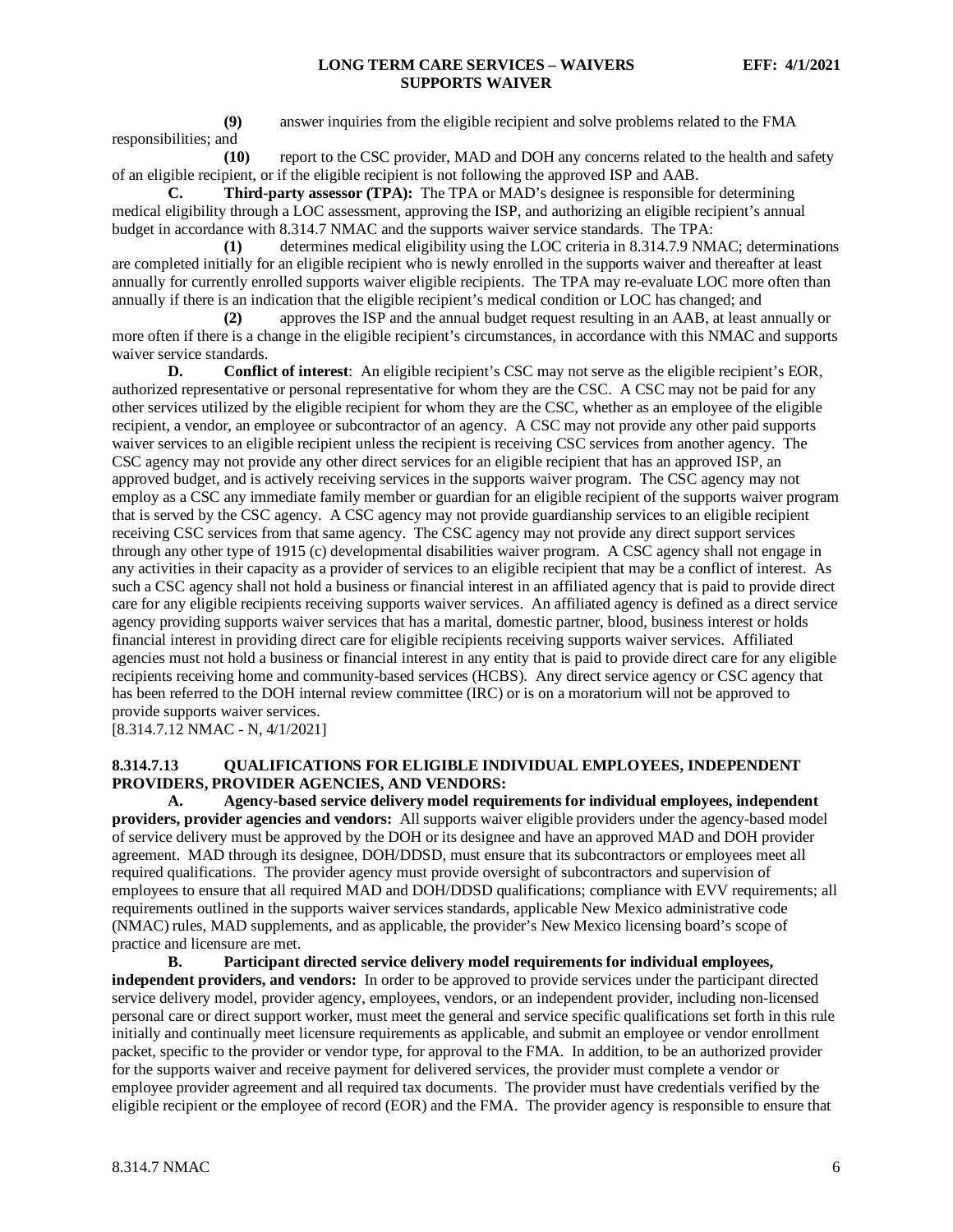all agency employees meet the required qualifications. Individual employees may not provide more than 40 hours of services in a consecutive seven-day work week.

**(1)** prior to rendering services to an eligible supports waiver recipient as a personal care or direct support worker, respite worker, customized community supports worker, or employment worker, an individual seeking to provide these services must complete and submit a nature of services questionnaire to the FMA. The FMA will determine, based on the nature of services questionnaire if the relationship is that of an employee or an independent contractor;

**(2)** an authorized CSC provider must have a MAD approved provider participation agreement (PPA) and the appropriate approved DOH/DDSD agreement.

#### **C. General Qualifications agency-based and participant directed service delivery model providers:**

**(1)** individual employees, independent providers, provider agencies, excluding CSC provider agencies, who are employed by a community supports waiver recipient to provide direct services shall:

**(a)** be at least 18 years of age;

**(b)** be qualified to perform the service and demonstrate capacity to perform required

tasks;

**(c)** be able to communicate successfully with the eligible recipient;

**(d)** pass a nationwide caregiver criminal history screening pursuant to NMSA 1978, Section 29-17-2 et seq. and 7.1.9 NMAC and an abuse registry screen pursuant to NMSA 1978, Section 27-7a-1 et seq. and 8.11.6 NMAC;

**(e)** complete all trainings as required by DOH/DDSD and complete training specific to the eligible recipient's needs as identified in the approved ISP;

**(f)** for participant directed, training needs on items identified in the individual service plan (ISP), and the training plan is determined by the eligible recipient or their legal representative for any training specific to the employee in addition to trainings required by DOH/DDSD; the eligible recipient is also responsible for providing and arranging for employee training and supervising employee performance; training expenses for paid employees cannot be paid for with the eligible recipient's AAB; and

**(g)** meet any other service specific qualifications, as specified in 8.314.7 NMAC and service standards.

**(2)** vendors, including those providing professional services:

**(a)** shall be qualified to provide the service;

**(b)** shall possess a valid business license, if applicable; and

**(c)** are required to follow the applicable licensing regulations set forth by the profession; refer to the appropriate New Mexico board of licensure for information regarding applicable licenses;

**(3)** qualified and approved relatives and legal guardians may be hired as employees and paid for the provision, of supports waiver services except for CSC services, customized community supports group services, non-medical transportation services for a minor, environmental modifications services, vehicle modifications services, behavior support consultation services, assistive technology and employment supports. A spouse may not provide transportation for adult participants. A relative or legal guardian may not provide services that the legal responsible individual would ordinarily perform in the household for individuals of the same age who did not have a disability or chronic illness. A relative or legal guardian may not provide services that the legally responsible individual would ordinarily perform in the household for individuals of the same age who did not have a disability or chronic illness;

**(4)** once enrolled, providers, vendors and contractors receive a packet of information from the eligible recipient or FMA including billing instructions, and other pertinent materials. MAD makes available on the HSD/MAD website, on other program-specific websites, or in hard copy format, information necessary to participate in health care programs administered by HSD or its authorized agents, including program rules, billing instructions, utilization review instructions, and other pertinent materials. When enrolled, an eligible recipient or legal representative, or provider, vendor or contractor receives instruction on how to access these documents. It is the responsibility of the eligible recipient or legal representative, or provider, vendor, or contractor to access these instructions or ask for paper copies to be provided, to understand the information provided and to comply with the requirements. The eligible recipient or legal representative, or provider, vendor, or contractor must contact HSD or its authorized agents to request hard copies of any program rules manuals, billing and utilization review instructions, and other pertinent materials and to obtain answers to questions on or not covered by these materials;

**(a)** no provider of any type may be paid in excess of 40 hours within the established work week for any one eligible recipient or EOR when applicable;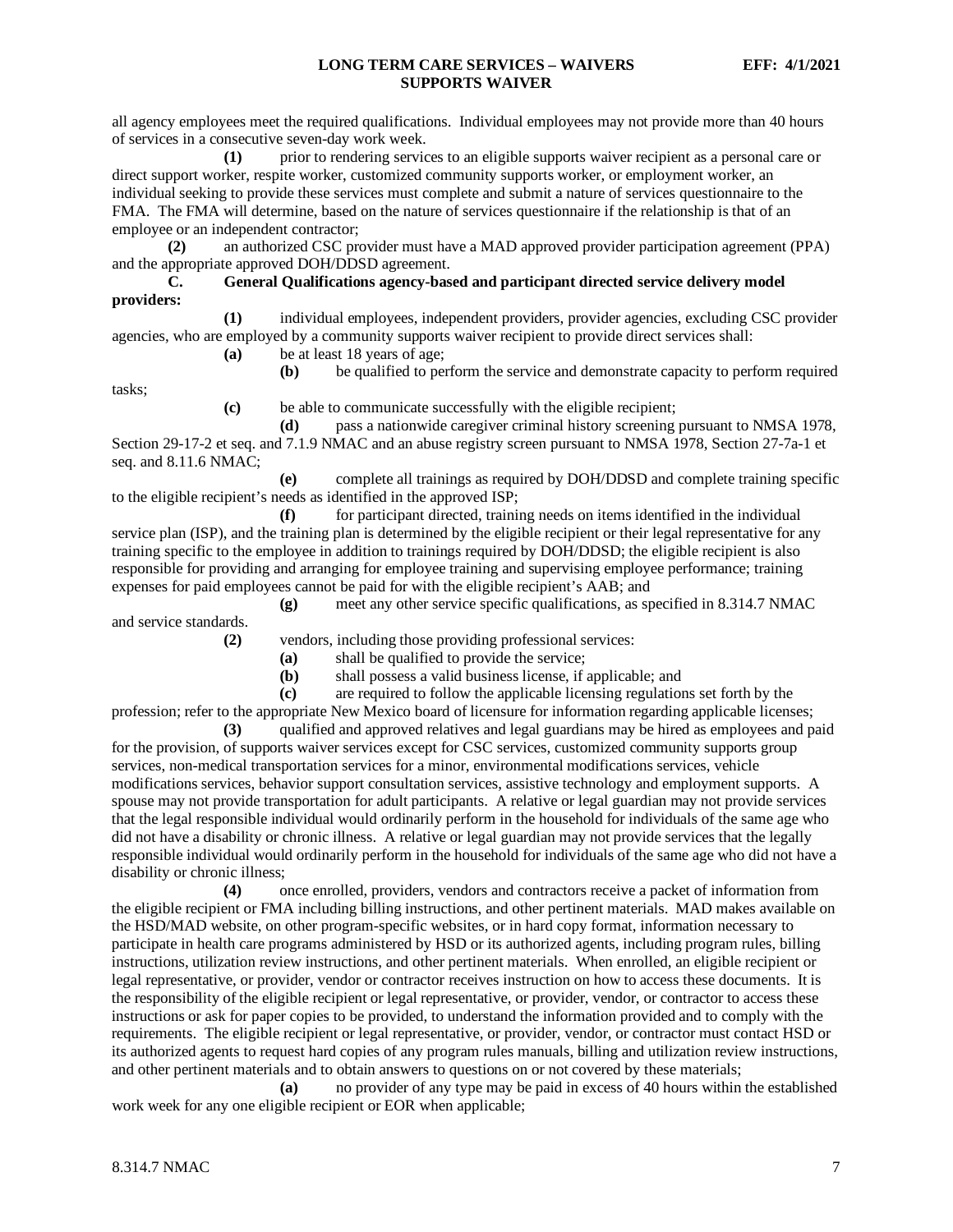**(b)** no provider agency is permitted to perform both LOC assessments and provide any services for the eligible recipients;

**(c)** providers may market their services but are prohibited from soliciting eligible recipients under any circumstances.

**(5) Employer of record:** The EOR is the individual responsible for directing the work of the eligible recipient's employees under the participant directed service delivery model. The EOR may be the eligible recipient or a legal representative of the recipient. A recipient through the use of the support's waiver EOR questionnaire will determine if an individual meets the requirements to serve as an EOR. The recipient's CSC will provide him or her with the questionnaire. The questionnaire shall be completed by the recipient with assistance from the CSC upon request. The CSC shall maintain a copy of the completed questionnaire in the recipient's file. The EOR does not have budget authority. When utilizing both vendors and employees, an EOR is required for oversight of employees and to sign payment request forms for vendors. The EOR must be documented with the FMA whether the EOR is the eligible recipient or a designated qualified individual.

**(a)** an eligible recipient that is the subject of a plenary or limited guardianshipor conservatorship may not be their own EOR;

**(b)** a power of attorney or other legal instrument may not be used to assign EOR responsibilities, in part or in full, to another individual and may not be used to circumvent the requirements of the EOR as designated in 8.316.7 NMAC;

**(c)** a person under the age of 18 years may not be an EOR;

**(d)** an EOR who lives outside New Mexico shall reside within 100 miles of the New Mexico state border. If the eligible recipient wants to have an EOR who resides beyond this radius, the eligible recipient must obtain written approval from the DOH prior to the EOR performing any duties. This written approval must be documented in the ISP;

**(e)** the eligible recipient's provider may not also be their EOR;

**(f)** an EOR whose performance compromises the health, safety or welfare of the eligible recipient, may have their status as an EOR terminated;

**(g)** an EOR must be a legal representative if not the recipient; and

**(h)** an EOR may not be paid for any other services utilized by the eligible recipient for whom they are EOR, whether as an employee of the eligible recipient, a vendor, or an employee or contractor of an agency. An EOR makes important determinations about what is in the best interest of the eligible recipient and should not have any conflict of interest. An EOR assists in the management of the eligible recipient's budget and should have no personal benefit connected to the services requested or approved in the budget.

**D. Qualifications of assistive technology providers and vendors:** Must hold a current business license issued by the state, county or city government.

**E. Qualifications of behavior support consultation providers:** Behavior supports consultation provider agencies shall have a current business license issued by the state, county or city government, if required. Behavior supports consultation provider agencies shall comply with all applicable federal, state, and waiver rules and procedures regarding behavior support consultation, and must ensure that provider training is in accordance with the DOH/DDSD training policy. Providers of behavior support consultation must maintain a current New Mexico license with the appropriate professional field licensing body and have a minimum of one year of experience working with individuals with intellectual or developmental disabilities. Providers of behavior support consultation services must possess qualifications in at least one of the following areas:

- **(1)** licensed clinical psychologist, licensed psychologist associate, (masters or Ph.D. level);
- **(2)** licensed independent social worker (LISW) or a licensed clinical social worker (LCSW);
- **(3)** licensed master social worker (LMSW);<br>**(4)** licensed mental health counselor LMHC
- **(4)** licensed mental health counselor LMHC);
- **(5)** licensed professional clinical counselor (LPCC);
- **(6)** licensed marriage and family therapist (LMFT); or
- **(7)** licensed practicing art therapist (LPAT).

**F. Qualifications of the community support coordinator providers:** In addition to general requirements, a CSC provider shall ensure that all individuals hired, or contracted for CSC services meet the criteria specified in this section in addition to all applicable rules and service standards. Community supports coordinators shall:

- **(1)** be at least 21 years of age;
- **(2)** possess a bachelor's degree in social work, psychology, human services, counseling,

nursing, special education or related field; or have a minimum of six-years direct experience related to the delivery of social services to people with disabilities;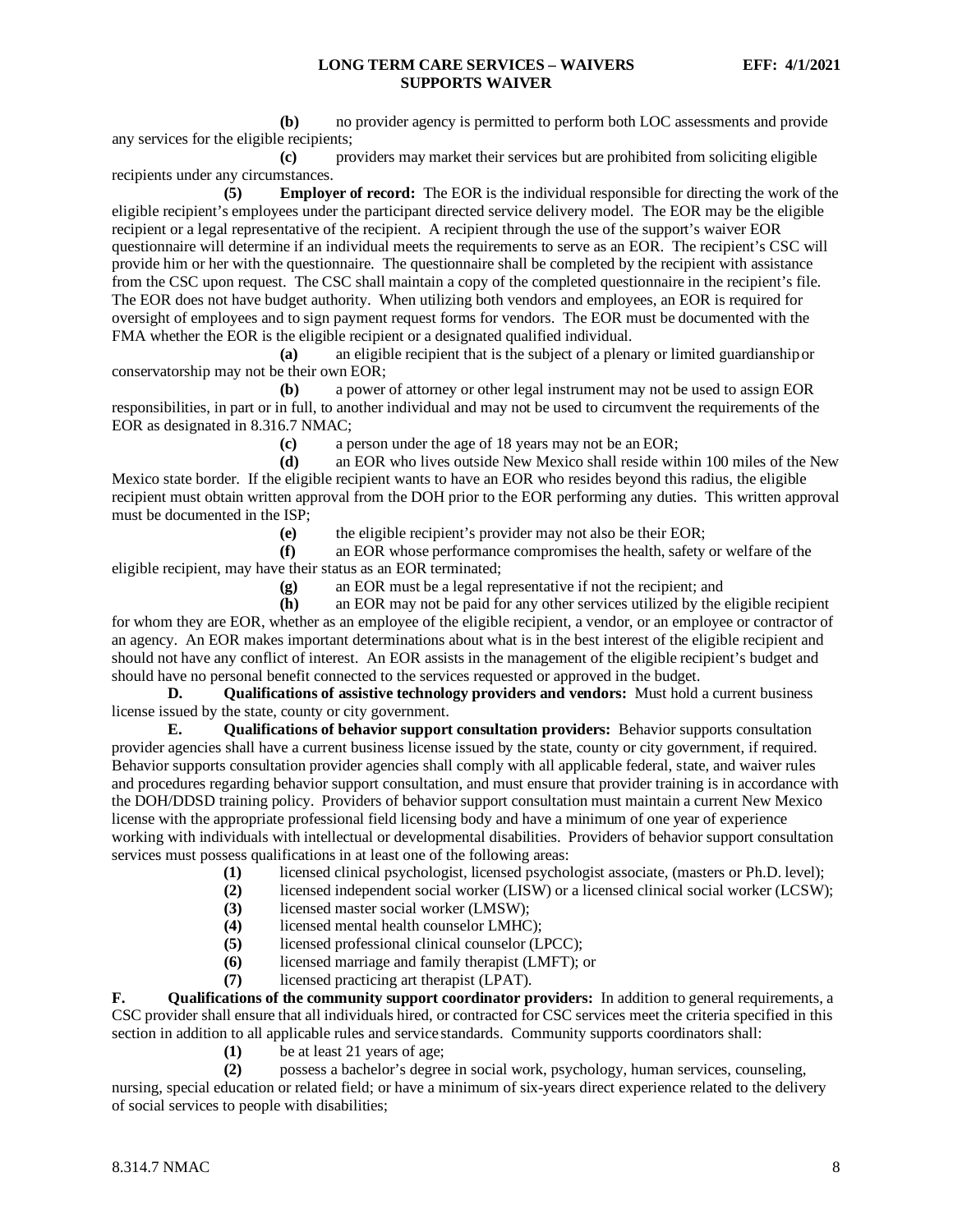- **(3)** have at least one year of experience working with people with disabilities or I/DD;
- (4) complete all trainings as required by DOH/DDSD;<br>(5) verification of provider qualifications: and
- **(5)** verification of provider qualifications; and

**(6)** pass a national care giver criminal history screening pursuant to Section 29-17-2 et seq. NMSA 1978 and 7.1.9 NMAC and an abuse registry screen pursuant to Section 27a-4 et seq. NMSA 1978 and 8.11.6 NMAC.

**G. Qualifications for customized community supports individual providers:** For individual community supports providers the worker must meet the following requirements:

- **(1)** be 18 years of age or older;
- **(2)** demonstrate the capacity to perform required tasks;
- **(3)** be able to communicate successfully with the eligible recipient;
- **(4)** complete all training requirements as required by DOH/DDSD; and
- **(5)** pass a national care giver criminal history screening pursuant to Section 29-17-2 et seq.

NMSA 1978 and 7.1.9 NMAC and an abuse registry screen pursuant to Section 27a-4 et seq. NMSA 1978 and 8.11.6 NMAC; and

**(6)** meet any other service qualifications, as specified in the regulations.

**H. Qualifications for customized community supports group providers:** Provider agencies must meet requirements including a business license, accreditation with the commission on accreditation of rehabilitation facilities (CARF) international, employment and community services or the council on quality and leadership, quality assurances, financial solvency, training requirements, records management, quality assurance policy and processes. The agency staff must meet the following requirements:

- **(1)** be at least 18 years of age;
- (2) have at least one year of experience working with people with disabilities;<br>(3) be qualified to perform the service and demonstrate capacity to perform re
- **(3)** be qualified to perform the service and demonstrate capacity to perform required tasks;
- **(4)** be able to communicate successfully with the eligible recipient;

**(5)** pass a national care giver criminal history screening pursuant to Section 29-17-2 et seq. NMSA 1978 and 7.1.9 NMAC and an abuse registry screen pursuant to Section 27a-4 et seq. NMSA 1978 and 8.11.6 NMAC.

- **(6)** complete specific training based on needs identified in the ISP and by the recipient; and
- **(7)** meet any other service qualifications, as specified in the regulations.

**I. Qualifications of personal care service providers:** In addition to general MAD requirements, the direct support providers must meet additional qualifications specific to the type of services provided. Provider agencies must be homemaker/personal care agencies certified by the MAD or its designee or a homemaker/personal care agency holding a New Mexico homemaker/personal care agency license. A homemaker/personal care agency must hold a current business license when applicable, and meet financial solvency, training, records management, and quality assurance rules and requirements. Personal care direct support workers must:

- **(1)** be at least 18 years of age;
- **(2)** demonstrate capacity to perform required tasks;
- **(3)** be able to communicate successfully with the eligible recipient;
- **(4)** complete all trainings as required by DOH/DDSD; and
- **(5)** pass a national care giver criminal history screening pursuant to Section 29-17-2 et seq.

NMSA 1978 and 7.1.9 NMAC and an abuse registry screen pursuant to Section 27a-4 et seq. NMSA 1978 and 8.11.6 NMAC.

#### **J. Qualifications of employment supports providers:**

- **(1)** A job developer, whether an agency or individual provider, must:
	- **(a)** be at least 21 years of age;
	- **(b)** complete all training requirements by DOH/DDSD;
	- **(c)** have a high school diploma or GED;

**(d)** pass a national care giver criminal history screening pursuant to Section 29-17-2 et seq. NMSA 1978 and 7.1.9 NMAC and an abuse registry screen pursuant to Section 27a-4 et seq. NMSA 1978 and 8.11.6 NMAC;

- **(e)** have experience in developing and using job and task analysis;
- **(f)** have knowledge of the Americans with Disabilities Act (ADA);
- 
- **(g)** have knowledge and experience working with the department of vocational

rehabilitation (DVR) office; and

**(h)** have experience with or knowledge of the purposes, functions, and general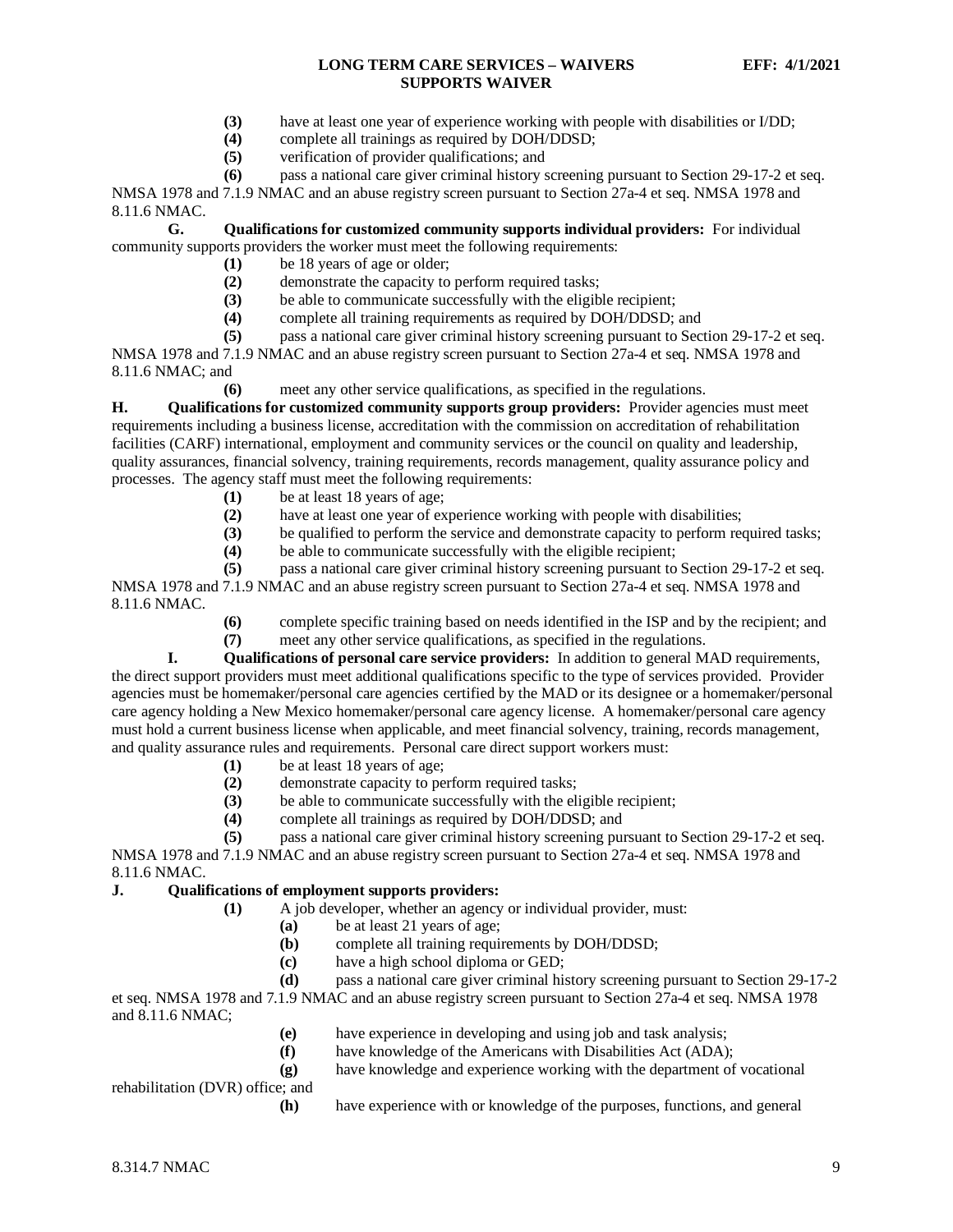practices of entities such as department of labor navigators one-stop career centers, business leadership network, chamber of commerce job accommodation network, small business development centers, retired executives, local business community agencies, and DDSD resources.

- **(2)** Job coaches whether agency or individual provider, must:
	- **(a)** be at least 18 years of age;
	- **(b)** complete all training requirements by DOH/DDSD;
	- **(c)** have a high school diploma or GED; and
- **(d)** pass a national care giver criminal history screening pursuant to Section 29-17-2

et seq. NMSA 1978 and 7.1.9 NMAC and an abuse registry screen pursuant to Section 27a-4 et seq. NMSA 1978 and 8.11.6 NMAC.

**K. Qualifications of environmental modifications providers:** Environmental modification providers must possess an appropriate plumbing, electrician, contractor license; appropriate technical certification to perform the modification; and, hold a current business license issued by the state, county or city government.

**L. Qualifications of non-medical transportation providers:** Individual transportation providers must possess a valid New Mexico driver's license with the appropriate classification, be free of physical or mental impairment that would adversely affect driving performance, have no driving while intoxicated (DWI) convictions or chargeable (at fault) accidents within the previous two years, have a current insurance policy and vehicle registration. Transportation vendors must hold a current business license and tax identification number. Each agency will ensure drivers meet the following qualifications:

- (1) be at least 18 years old;<br>(2) possess a valid, appropr
- **(2)** possess a valid, appropriate New Mexico driver's license;
- **(3)** have a current insurance policy and vehicle registration; and
- **(4)** must complete all training requirements as required by DOH/DDSD.

**M. Qualifications of respite providers:** Respite services may be provided by eligible individual respite providers. Respite provider agencies must hold a current business license, and meet financial solvency, training, records management and quality assurance rules and requirements. In addition, for participant-directed services, the eligible recipient or their representative evaluates training needs based on the needs identified in the ISP and by the recipient, provides or arranges for training, as needed, and supervises the worker. Respite worker must:

- **(1)** be 18 years of age or older;
- **(2)** demonstrate capacity to perform required tasks;
- **(3)** be able to communicate successfully with the eligible recipient;

**(4)** pass a nationwide caregiver criminal history screening pursuant to Section 29-17-2 et seq. NMSA 1978 and 7.1.9 NMAC and an abuse registry screen pursuant to Section 27-7a-1 et seq. NMSA 1978 and 8.11.6 NMAC; and

**(5)** complete all training requirements as required by DOH/DDSD.

**N. Qualifications of vehicle modification providers:** Vehicle modification providers must possess an appropriate mechanic or body work license; appropriate technical certification to perform the modification; and, hold a current business license issued by the state, county or city government. [8.314.7.13 NMAC - N, 4/1/2021]

<span id="page-10-0"></span>**8.314.7.14 SERVICE DESCRIPTIONS AND COVERAGE CRITERIA:** The services covered by the supports waiver are intended to provide a community-based alternative to institutional care for an eligible recipient that allow greater choice, direction and control over services and supports in an agency-based service delivery model or participant directed service delivery model. These services must specifically address a therapeutic, rehabilitative, habilitative, health or safety need that results from the eligible recipient's qualifying condition. The supports waiver is the payor of last resort. The coverage of the services must be in accordance with the supports waiver rules and service standards. Supports waiver services must be provided in an integrated setting and facilitate full access to the community; ensure the eligible recipient receives services in the community to the same degree of access as those individuals not receiving HCBS services; maximize independence in making life choices; be chosen by the eligible recipient in consultation with the guardian as applicable; ensure the right to privacy, dignity, respect, and freedom from coercion and restraint; optimize recipient employment; and facilitate choice of services and who provides them.

**A. General requirements regarding supports waiver covered services:** To be considered a covered service under the supports waiver, the following criteria must be met. Services, supports and goods must:

**(1)** directly address the eligible recipient's qualifying condition or disability;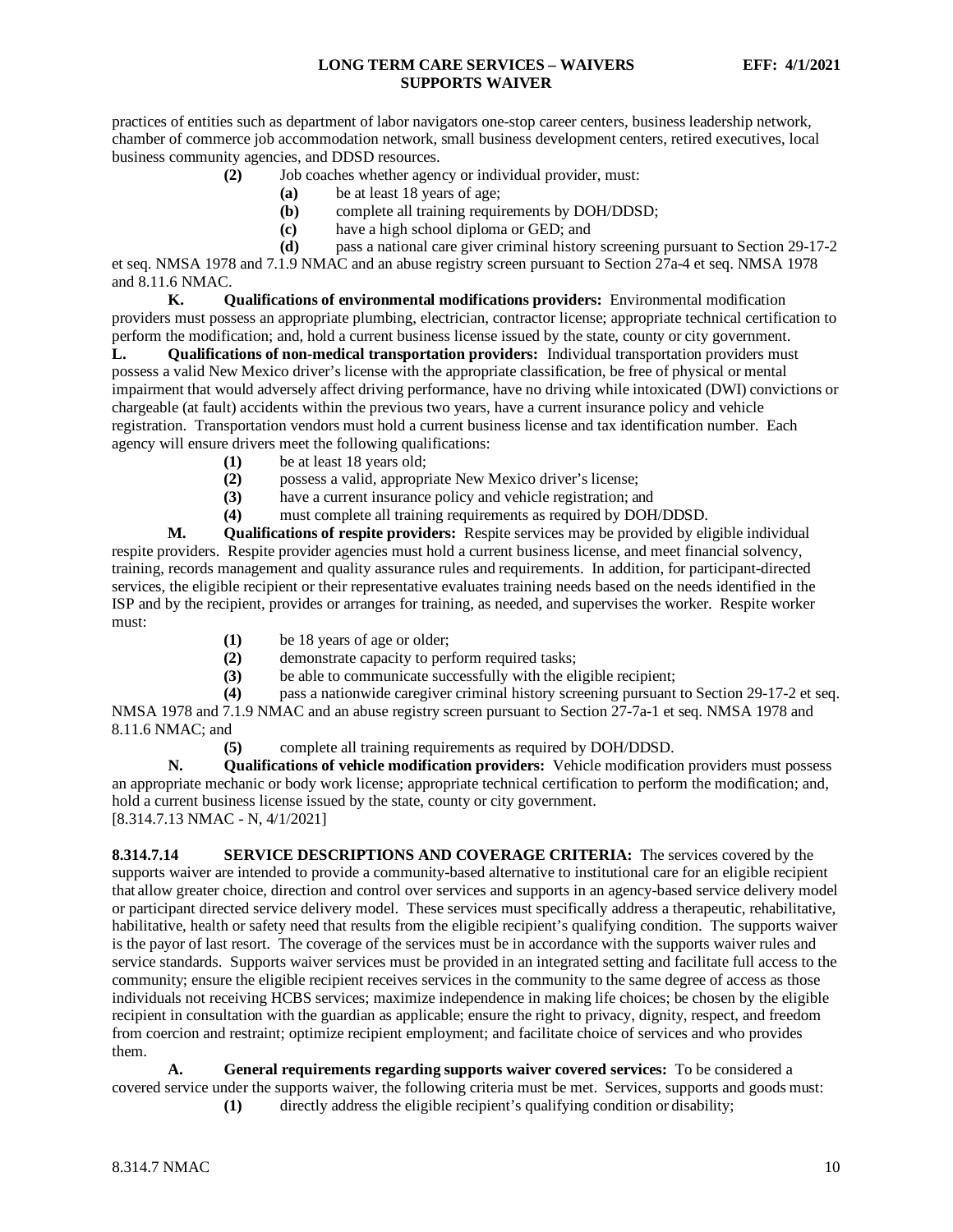**(2)** meet the eligible recipient's clinical, functional, medical or habilitative needs;

**(3)** be designed and delivered to advance the desired outcomes in the eligible recipient's serviceand support plan; and

**(4)** support the eligible recipient to remain in the community and reduce the riskof institutionalization.

**B. Assistive technology:** Assistive technology (AT) is an item, piece of equipment, or product system used to increase, maintain, or improve functional capabilities. AT services allow for the evaluation and purchase of the AT based on the needs of the eligible recipient and, not covered through the eligible recipient's state plan benefits. Evaluation of the assistive technology needs of the participant include a functional evaluation of the impact of the provision of the appropriate assistive technology to the participant. Services consist of selecting, designing, fitting, customization, adapting, applying, maintaining, and repair or repairing assistive technology devices. AT services also include training or technical assistance for the participant, or where appropriate, the family members, guardians, advocates, or authorized representatives of the participant, or professionals or direct service providers involved in the major life functions of the participant. AT includes remote personal support technology. Remote personal support technology is an electronic device or monitoring system that supports eligible recipients to be independent in their home or community. This service may provide up to 24-hour alert, monitoring or personal emergency response capability, prompting or in-home reminders, or monitoring for environmental controls for independence through the use of technologies. Remote monitoring is prohibited in eligible recipient's bedrooms and bathrooms. This service is not intended to provide for paid, in-person on-site response. On-site response must be planned through back up plans that are developed using natural or other paid supports. Assistive technology services are limited to five thousand dollars (\$5,000) every five years.

**C. Behavior support consultation:** Behavior support consultation services consist of functional support assessments, treatment plan development, and training and support coordination for the eligible recipient related to behaviors that compromise the eligible recipient's quality of life.

**D. Community supports coordinator:** Community support coordination services are intended to educate, guide and assist the eligible recipient to make informed planning decisions about services and supports, and monitor those services and supports. Specific waiver function(s) that CSC providers have are:

**(1)** monitor service delivery and conduct face-to-face visits including home visits at least

(2) complete process to evaluate/re-evaluate level of care (medical eligibility);<br>(3) educate, train and assist eligible recipient (and guardian, employer of record

**(3)** educate, train and assist eligible recipient (and guardian, employer of record) about

participant direction or agency-based service delivery models (includes adherence to standards, review of rights, recognizing and reporting critical incidents);

**(4)** provide support and assistance during the medical and financial eligibility process;

**(5)** develop the person-centered plan with the eligible recipient; to include revising the plan

as needed;

quarterly;

**(6)** serve as an advocate for the eligible recipient to enhance their opportunity to be successful with participant-direction or agency-based program; and

**(7)** supports the recipient with identifying resources outside of the supports waiver that may assist with meeting the recipient's needs.

**E. Customized community supports individual:** Customized community supports consist of individualized services and support that enable an individual to acquire, maintain, and improve opportunities for independence, community membership, and inclusion. The provider may be a skilled independent contractor or a hired employee depending on the level of support needed by the eligible recipient to access the community. Customized community supports services are designed around the preferences and choices of each individual and offers skill training and supports to include: adaptive skill development, adult educational supports, citizenship skills, communication, social skills, socially appropriate behaviors, self-advocacy, informed choice, community inclusion, arrangement of transportation, and relationship building. Customized community support services provide help to the individual to schedule, organize and meet expectations related to chosen community activities. All services are provided in a community setting with the focus on community exploration and true community inclusion.

**F. Customized community supports group**: Customized community supports can include participation in congregate community day programs and centers that offer functional meaningful activities that assist with acquisition, retention, or improvement in self-help, socialization and adaptive skills for an eligible recipient. Customized community supports may include adult day habilitation, adult day health and other day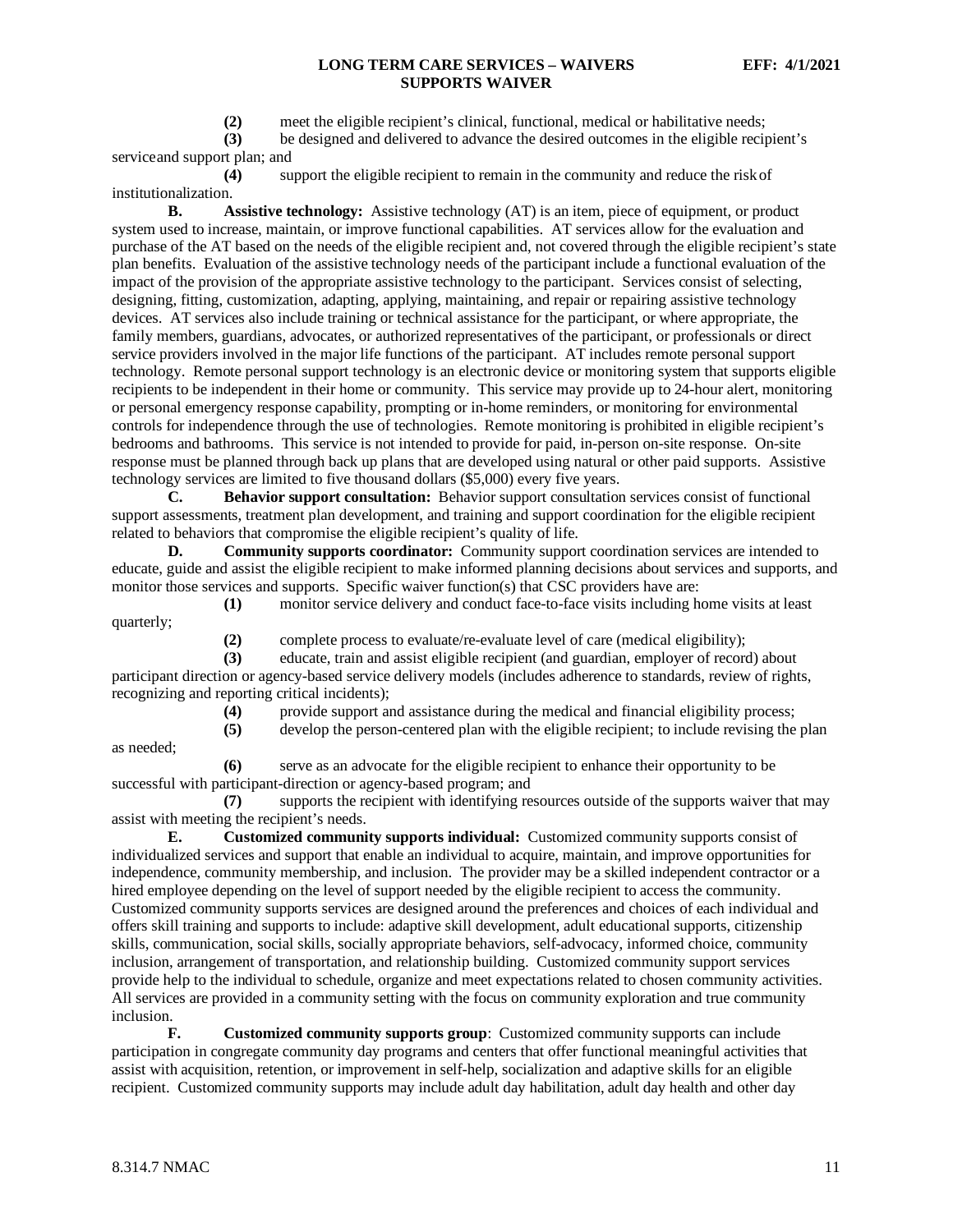support models. Customized community supports are provided in community day program facilities and centers and can take place in non-institutional and non-residential settings.

**G. Employment support:** Individual community integrated employment offers one-to-one support to an eligible recipient placed in inclusive jobs or self-employment in the community and support is provided at the worksite as needed for the eligible recipient to learn and perform the tasks associated with the job in the workplace. The provider agency is encouraged to develop natural supports in the workplace to decrease the reliance of paid supports.

**H. Environmental modifications**: Services include the purchase and installation of equipment or making physical adaptations to an eligible recipient's residence that are necessary to ensure the health, welfare and safety of the eligible recipient or enhance the eligible recipient's level of independence.

**(1)** adaptations include: installation of ramps; widening of doorways and hallways; installation of specialized electric and plumbing systems to accommodate medical equipment and supplies; installation of lifts or elevators; modification of bathroom facilities such as roll-in showers, sink, bathtub, and toilet modifications, water faucet controls, floor urinals and bidet adaptations and plumbing; turnaround space adaptations; specialized accessibility and safety adaptations or additions; trapeze and mobility tracks for home ceilings; automatic door openers or doorbells; voice-activated, light-activated, motion-activated and electronic devices; fire safety adaptations; air filtering devices; heating or cooling adaptations; glass substitute for windows and doors; modified switches, outlets or environmental controls for home devices; and alarm and alert systems or signaling devices;

years;

**(2)** environmental modifications are limited to five thousand dollars (\$5000) every five

**(3)** all services shall be provided in accordance with federal, state, and local building codes;

**(4)** excluded are those adaptations or improvements to the home that are of general utility and are not of direct medical or remedial benefit to the eligible recipient, such as fences, storage sheds, or other outbuildings. Adaptations that add to the square footage of the home are excluded for this benefit except when necessary to complete an adaptation.

**I. Personal care services:** Personal care services are provided on an intermittent basis to assist an eligible recipient 21 years and older with a range of activities of daily living, performance of incidental homemaker and chore service tasks if they do not comprise of the entirety of the service, and enable the eligible recipient to accomplish tasks he or she would normally do for themselves if they did not have a disability. Personal care direct support services are provided in the eligible recipient's own home and in the community, depending on the eligible recipient's needs. The eligible recipient identifies the personal care direct support worker's training needs through the ISP in addition to required training, and, if the eligible recipient or EOR for the participant directed service delivery model or agency is unable to do the training for themselves, the eligible recipient or EOR for the participant directed service delivery model or agency arranges for the needed training. Supports shall not replace natural supports available such as the eligible recipient's family, friends, and individuals in the community, clubs, and organizations that are able and consistently available to provide support and service to the eligible recipient. Personal care services are covered under the medicaid state plan as enhanced early and periodic screening, diagnostic and treatment (EPSDT) benefits for supports waiver eligible recipients under 21 years of age and are not to be included in an eligible recipient's AAB.

**J. Non-medical** t**ransportation:** Transportation services are offered to enable eligible recipients to gain access to services, activities, and resources, as specified by the ISP. Transportation services under the waiver are offered in accordance with the eligible recipient's ISP. Transportation services provided under the waiver are non-medical in nature whereas transportation services provided under the medicaid state plan are to transport eligible recipients to medically necessary physical and behavioral health services. Payment for supports waiver transportation services is made to the eligible recipient's individual transportation provider or employee or to a public or private transportation service vendor. Payment cannot be made to the eligible recipient. Non-medical transportation services for minors is not a covered service as these are services that a legally responsible individual (LRI) would ordinarily provide for household members of the same age who do not have a disability or chronic illness. Payment cannot be made to the eligible recipient. Whenever possible, family, neighbors, friends, or community agencies that can provide this service without charge shall be identified in the ISP and utilized.

**K. Vehicle modifications**: Vehicle adaptations or alterations to an automobile or van that is the eligible recipient's primary means of transportation in order to accommodate the special needs of the eligible recipient. Vehicle adaptations are specified by the service plan as necessary to enable the eligible recipient to integrate more fully into the community and to ensure the health, welfare and safety of the eligible recipient. The vehicle that is adapted may be owned by the eligible recipient, a family member with whom the eligible recipient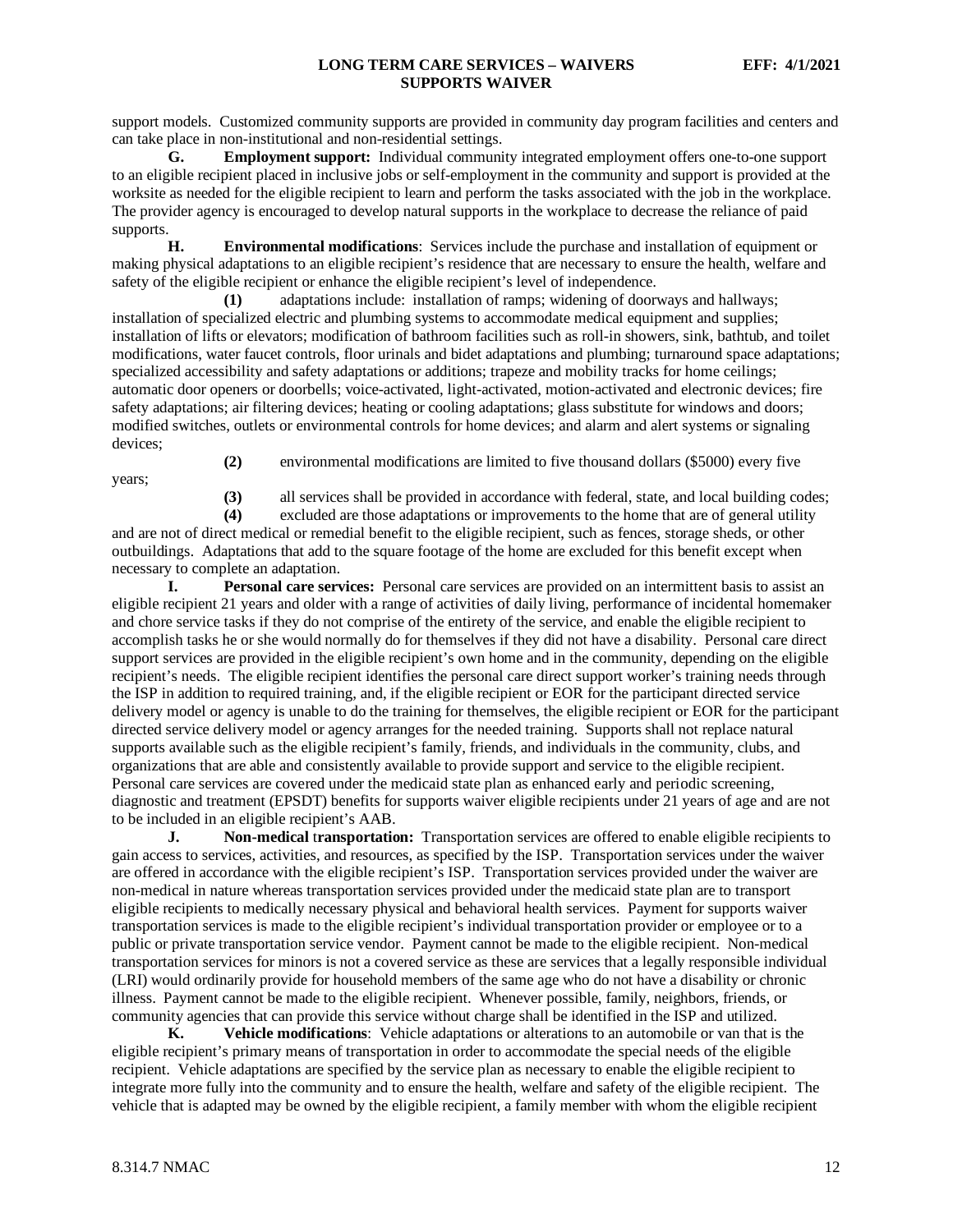lives or has consistent and on-going contact, or a non-relative who provides primary long-term support to the eligible recipient and is not a paid provider of services. Vehicle modifications are limited to five thousand dollars (\$5000) every five years. Payment may not be made to adapt the vehicles that are owned or leased by paid providers of waiver services. Vehicle accessibility adaptations consist of installation, repair, maintenance, training on use of the modifications and extended warranties for the modifications. The following are specifically excluded:

**(1)** adaptations or improvements to the vehicle that are of general utility, and are not of direct medical or remedial benefit to the eligible recipient;

(2) purchase or lease of a vehicle; and<br>
(3) regularly scheduled upkeep and ma

**(3)** regularly scheduled upkeep and maintenance of a vehicle except upkeep and maintenance of the modifications.

**L. Respite:** Respite is a family support service, the primary purpose of which is to give the primary, unpaid caregiver time away from their duties on a short-term basis. Respite services include assisting the eligible recipient with routine activities of daily living (e.g., bathing, toileting, preparing or assisting with meal preparation and eating), enhancing self-help skills, and providing opportunities for leisure, play and other recreational activities; assisting the eligible recipient to enhance self-help skills, leisure time skills and community and social awareness; providing opportunities for community and neighborhood integration and involvement; and providing opportunities for the eligible recipient to make their own choices with regard to daily activities. Respite services are furnished on a short-term basis and can be provided in the eligible recipient's home, the provider's home, or in a community setting of the family's choice (e.g., community center, swimming pool and park). [8.314.7.14 NMAC - N, 4/1/2021]

<span id="page-13-0"></span>**8.314.7.15 NON-COVERED SERVICES:** The waiver does not pay for the purchase of goods or services that a household without a person with a disability would be expected to pay for as a routine household or personal expense. If the eligible recipient requests a specific good or service, the CSC and the state can workwith the eligible recipient to find other, including less costly, alternatives. Non-covered services include, but are not limited to the following:

**A.** Services covered by the medicaid state plan (including EPSDT), MAD school-based services, medicare and other third parties.

**B.** Any service or good, the provision of which would violate federal or state statutes, regulations or guidance.<br>C.

Formal academic degrees or certification-seeking education, educational services covered by IDEA or vocational training provided by the public education department (PED), division of vocational rehabilitation (DVR.

**D.** Food and shelter expenses, including property-related costs, such as rental or purchase of real estate and furnishing, maintenance, utilities and utility deposits, and related administrative expenses; utilitiesinclude gas, electricity, propane, firewood, wood pellets, water, sewer, and waste management.

- **E.** Experimental or investigational services, procedures or goods, as defined in 8.325.6NMAC.
- **F.** Any goods or services that are to be used for recreational or diversional purposes.<br> **G.** Personal goods or items not related to the disability.
- Personal goods or items not related to the disability.

**H.** Animals and costs of maintaining animals including the purchase of food, veterinary visits, grooming and boarding except for training and certification for service dogs.<br> **I.** Gas cards and gift cards.

**I.** Gas cards and gift cards.<br>**J.** Purchase of insurance, su

**J**. Purchase of insurance, such as car, health, life, burial, renters, homeowners, service warrantiesor other such policies.

**K**. Purchase of a vehicle, and long-term lease or rental of a vehicle.<br>
L. Purchase of recreational vehicles, such as motorcycles, campers.

Purchase of recreational vehicles, such as motorcycles, campers, boats or other similaritems.

**M.** Firearms, ammunition or other weapons.

**N.** Vacation expenses, including airline tickets, cruise ship or other means of transport, guided.<br> **O.** Meals hotel lodging or similar recreational expenses

**O.** Meals, hotel, lodging or similar recreational expenses.

**P.** Purchase of usual and customary furniture and home furnishings, *unless* adapted to the eligible recipient's disability or use, or of specialized benefit to the eligible recipient's condition; requests for adaptedor specialized furniture or furnishings must include a recommendation from the eligible recipient's health care provider and, when appropriate, a denial of payment from any other source.

**Q.** Regularly scheduled upkeep, maintenance and repairs of a home and addition of fences, storage sheds or other outbuildings, *except* upkeep and maintenance of modifications or alterations to a home which are an accommodation directly related to the eligible recipient's qualifying condition or disability.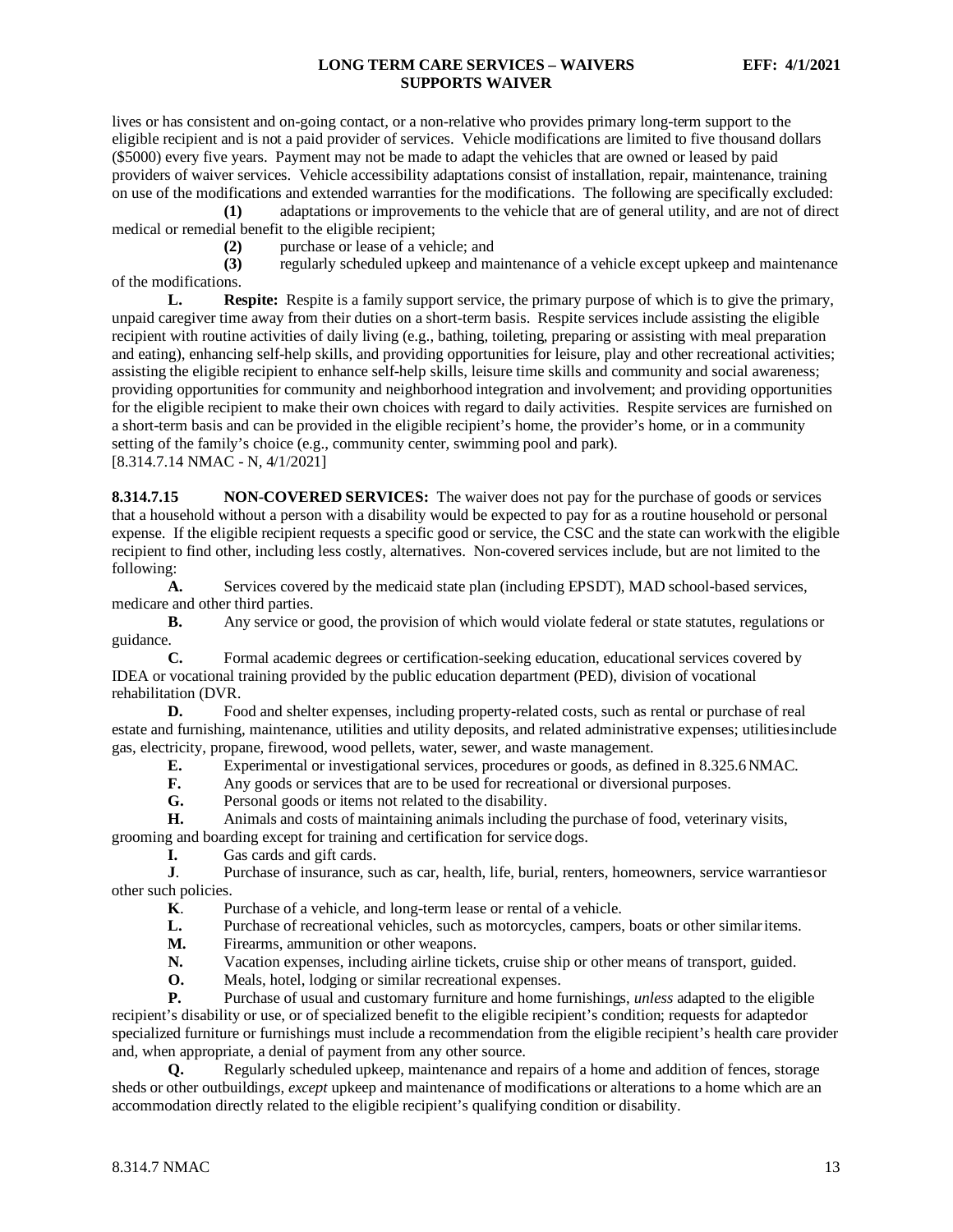**R.** Regularly scheduled upkeep, maintenance and repairs of a vehicle, or tire purchase or replacement, *except* upkeep and maintenance of modifications or alterations to a vehicle or van, which is an accommodation directly related to the eligible recipient's qualifying condition or disability; requests must include documentation that the adapted vehicle is the eligible recipient's primary means of transportation.

**S.** Clothing and accessories, except specialized clothing based on the eligible recipient's disabilityor condition.

**T.** Training expenses for paid employees.

**U.** Costs associated with such conferences or class cannot be covered, including airfare, lodging or meals; consumer electronics such as computers, printers and fax machines, or other electronic equipment that does not meet the criteria specified in Subsection A of 8.314.6.14 NMAC; no more than one of each type of item may be purchased at one time; and consumer electronics may not be replaced more frequently than once every three years.

**V.** Cell phone services that include fees for data unless data is for an app specifically approved through supports waiver funds; or more than one cell phone line per eligible recipient. [8.314.7.15 NMAC - N, 4/1/2021]

## <span id="page-14-0"></span>**8.314.7.16 INDIVIDUAL SERVICE PLAN (ISP) AND AUTHORIZED ANNUAL BUDGET(AAB):**

An ISP and an AAB request are developed at least annually by the eligible recipient in collaboration with the eligible recipient's CSC and others that the eligible recipient invites to be part of the process. The CSC serves in a supporting role to the eligible recipient, assisting the eligible recipient to understand the supports waiver program, and with developing and implementing the ISP and the AAB. The ISP and annual budget request are developed and implemented as specified in 8.314.7. NMAC and supports waiver service standards and submitted to the TPA or MAD's designee for final approval. Upon final approval the annual budget request becomes an AAB.

**A. ISP development process:** For development of the person-centered service plan, the planning meetings are scheduled at times and locations convenient to the eligible recipient. This process obtains information about eligible recipient strengths, capacities, preferences, desired outcomes and risk factors through the LOC assessment process and the planning process that is undertaken between the CSC and eligible recipient to develop their ISP.

#### **(1) Assessments:**

**(a)** assessment activities that occur prior to the ISP meeting assist in the development of an accurate and functional plan. The functional assessments conducted during the LOC determination process address the following needs of a person: medical, behavioral health, adaptive behavior skills, nutritional, functional, community/social and employment;

**(b)** assessments occur on an annual basis or during significant changes in circumstance or at the time of the LOC determination. After the assessments are completed, the results are made available to the eligible recipient and their CSC for use in planning;

**(c)** the eligible recipient and the CSC will assure that the ISP addresses the information and concerns, if any, identified through the assessment process.

**(2) Pre-planning:**

**(a)** the CSC contacts the eligible recipient upon their choosing enrollment in the supports waiver program to provide information regarding this program, including the range and scope of choices and options, as well as the rights, risks, and responsibilities associated with participation in the supports waiver;

**(b)** the CSC discusses areas of need to address on the eligible recipient's ISP. The CSC provides support during the annual re-determination process to assist with completing medical and financial eligibility in a timely manner;

**(3) ISP components:** The ISP contains:

**(a)** the supports waiver services that are furnished to the eligible recipient, the projected amount, frequency and duration, and the type of provider who furnishes each service;

**(i)** the ISP must describe in detail how the services or goods relate to the eligible recipient's qualifying condition or disability;

**(ii)** the ISP must describe how the services and goods support the eligible recipient to remain in the community and reduce their risk of institutionalization; and

**(iii)** the ISP must specify the hours of services to be provided and payment

arrangements.

**(b)** other services needed by the supports waiver eligible recipient regardless of funding source, including state plan services;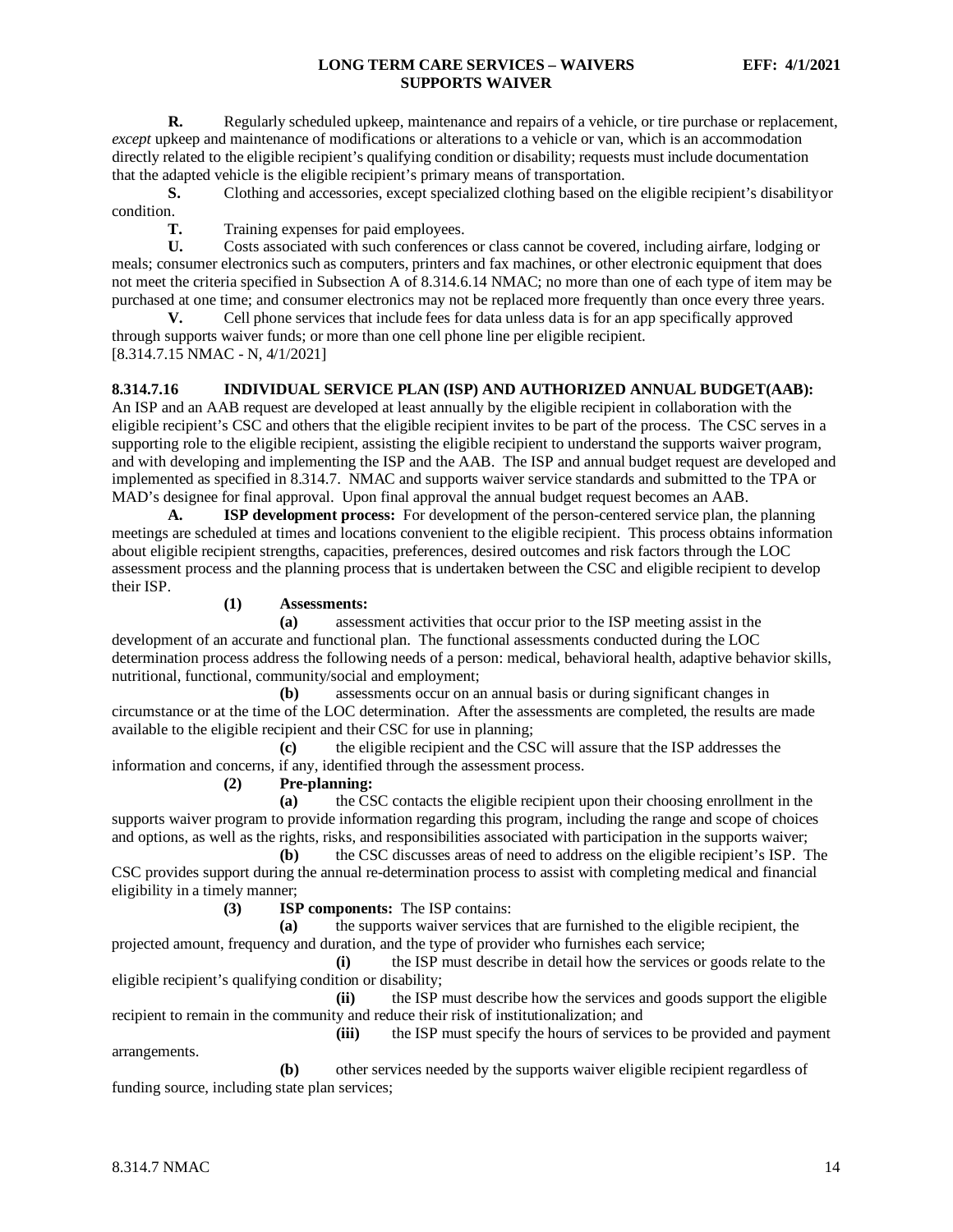| $\left( \mathbf{c} \right)$                                  | informal supports that complement supports waiver services in meeting the                                                 |
|--------------------------------------------------------------|---------------------------------------------------------------------------------------------------------------------------|
| needs of the eligible recipient;                             |                                                                                                                           |
| (d)<br>programs;                                             | methods for coordination with the medicaid state plan services and other public                                           |
| (e)                                                          | methods for addressing the eligible recipient's health care needs when relevant;                                          |
| (f)                                                          | quality assurance criteria to be used to determine if the services and goods meet                                         |
|                                                              | the eligible recipient's needs as related to their qualifying condition or disability;                                    |
| (g)                                                          | information, resources or training needed by the eligible recipient and service                                           |
| providers;                                                   |                                                                                                                           |
| (h)                                                          | methods to address the eligible recipient's health and safety, such as emergency                                          |
| and back-up services.                                        |                                                                                                                           |
| (4)                                                          | Individual service plan meeting:                                                                                          |
| (a)                                                          | the eligible recipient receives a LOC assessment and local resource manual and                                            |
| person-centered planning documents prior to the ISP meeting; |                                                                                                                           |
| (b)                                                          | the eligible recipient may begin planning and drafting the ISP utilizing those                                            |
| tools prior to the ISP meeting;                              |                                                                                                                           |
| (c)                                                          | during the ISP meeting, CSC assists the eligible recipient to ensure that the ISP                                         |
|                                                              | addresses the eligible recipient's goals, health, safety and risks. The eligible recipient and their CSC will assure that |
|                                                              | the ISP addresses the information, goals and concerns identified in the person-centered planning process. The ISP         |
|                                                              | must address the eligible recipient's health and safety needs before addressing other issues. The CSC ensures that:       |
|                                                              | the planning process addresses the eligible recipient's needs and goals<br>(i)                                            |
|                                                              | in the following areas: health and wellness and accommodations or supports needed at home and in the community;           |
|                                                              | services selected address the eligible recipient's needs as identified<br>(ii)                                            |
|                                                              | during the assessment process; needs not addressed in the ISP will be addressed outside the supports waiver               |
| program;                                                     | (iii)<br>the outcome of the assessment process for assuring health and safety is                                          |
| considered in the plan;                                      |                                                                                                                           |
|                                                              | services do not duplicate or replace those available to the eligible<br>(iv)                                              |
| recipient through the medicaid state plan or other programs; |                                                                                                                           |
|                                                              | services are not duplicated in more than one service code;<br>(v)                                                         |
|                                                              | job descriptions are complete for each provider and employee in the<br>(vi)                                               |
|                                                              | plan; a job description will include frequency, intensity and expected outcomes for the service;                          |
|                                                              | (vii)<br>the quality assurance section of the ISP is complete and specifies the                                           |
|                                                              | roles of the eligible recipient, community supports coordinator and any others listed in this section;                    |
|                                                              | (viii)<br>the responsibilities are assigned for implementing the plan;                                                    |
|                                                              | the emergency and back-up plans are complete; and<br>(ix)                                                                 |
|                                                              | $(\mathbf{x})$<br>the ISP is submitted to the TPA after the ISP meeting, in compliance                                    |
| with supports waiver rules and service standards.            |                                                                                                                           |
|                                                              | <b>B.</b> ISP review criteria: Services and related goods identified in the eligible recipient's requested                |
|                                                              | ISP may be considered for approval if the following requirements are met:                                                 |
| (1)                                                          | the services or goods must be responsive to the eligible recipient's qualifying condition                                 |
|                                                              | or disability and must address the eligible recipient's clinical, functional, medical or habilitative needs; and          |
| (2)                                                          | the services or goods must accommodate the eligible recipient in managing their                                           |
| household; or                                                |                                                                                                                           |
| (3)                                                          | the services or goods must facilitate activities of daily living;                                                         |
| (4)                                                          | the services or goods must promote the eligible recipient's personal health and safety;                                   |
| and                                                          |                                                                                                                           |
| (5)                                                          | the services or goods must afford the eligible recipient an accommodation for greater                                     |
| independence; and                                            |                                                                                                                           |
| (6)                                                          | the services or goods must support the eligible recipient to remain in the community and                                  |
| reduce his/her risk for institutionalization; and            |                                                                                                                           |
| (7)                                                          | the services or goods must be documented in the ISP and advance the desired outcomes                                      |
| in the eligible recipient's ISP; and                         |                                                                                                                           |
| (8)                                                          | the ISP contains the quality assurance criteria to be used to determine if the service or                                 |
|                                                              | goods meet the eligible recipient's need as related to the qualifying condition or disability; and                        |
| (9)                                                          | the services or goods must decrease the need for other MAD services; and                                                  |
|                                                              |                                                                                                                           |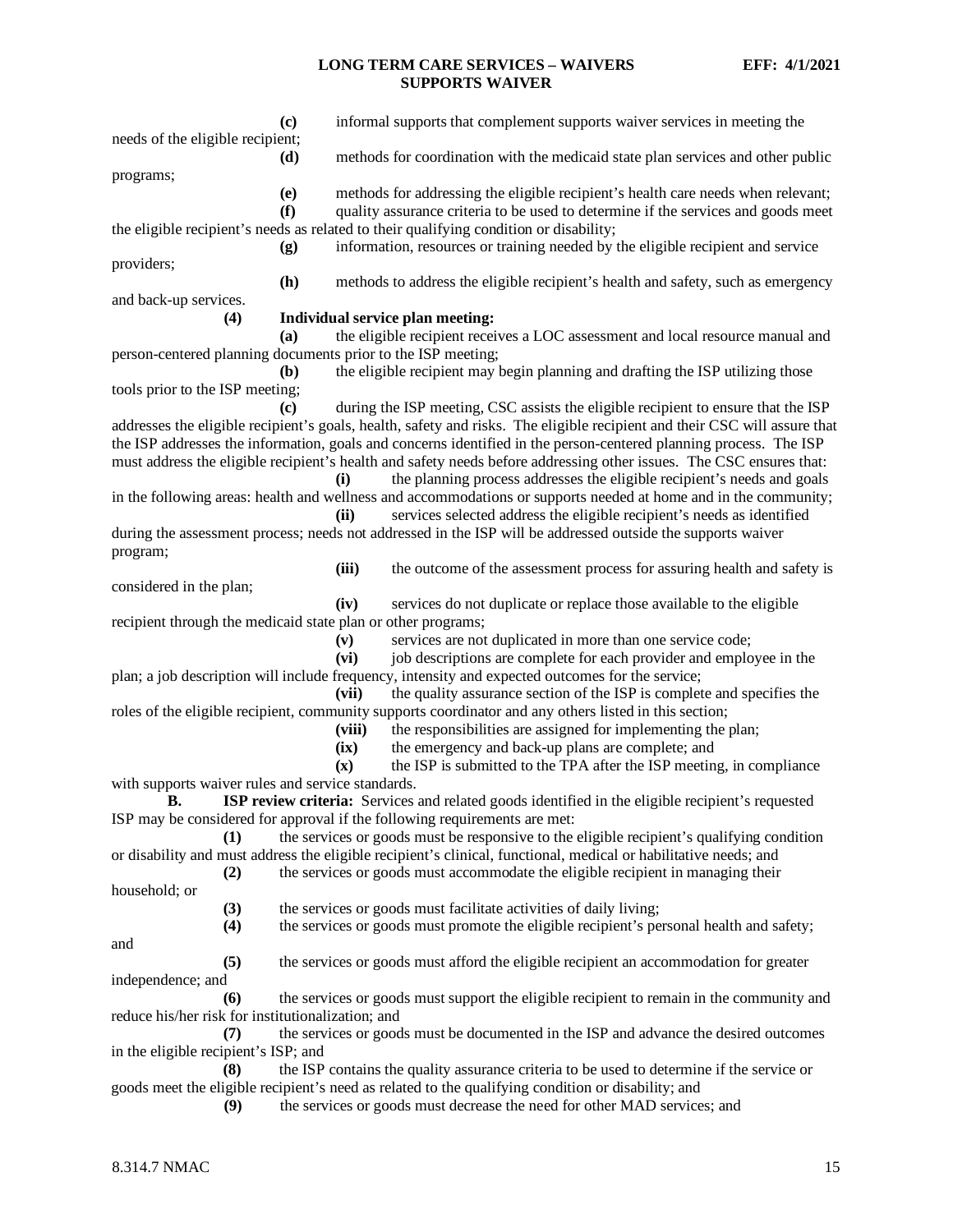**(10)** the eligible recipient receiving the services or goods does not have the funds to purchase the services or goods; or

**(11)** the services or goods are not available through another source; the eligible recipient must submit documentation that the services or goods are not available through another source, such as the medicaid state plan or medicare; and

**(12)** the service or good is not prohibited by federal regulations, NMAC rules, billing instructions, standards, and manuals; and

**(13)** each service or good must be listed as an individual line item whenever possible; however, when a service or a good are 'bundled' the ISP must document why bundling is necessary and appropriate.

**C. Budget review criteria:** The eligible recipient's proposed annual budget request may be considered for approval, if all the following requirements are met:

(1) the proposed annual budget request is within the supports waiver IBA;<br>(2) the rate for each service is included;

**(2)** the rate for each service is included;

**(3)** the proposed cost for each good is reasonable, appropriate and reflects the lowest available cost for that chosen good;

**(4)** the estimated cost of the service or good is specifically documented in the eligible recipient's budget worksheets; and

**(5)** no employee exceeds 40 hours paid work in a consecutive seven-day work week.

## **D. Modification of the ISP:**

**(1)** The ISP may be modified based upon a change in the eligible recipient's needs or circumstances, such as a change in the eligible recipient's health status or condition or a change in the eligible recipient's support system, such as the death or disabling condition of a family member or other individual who was providing services.

**(2)** If the modification is to provide new or additional services than originally included in the ISP, these services must not be able to be acquired through other programs or sources. The eligible recipient must document the fact that the services are not available through another source. The new or additional services are subject to utilization review for medical necessity and program requirements as per 8.314.7.17 NMAC.

**(3)** The CSC initiates the process to modify the ISP by forwarding the request for modification to the TPA for review.

**(4)** The ISP must be modified before there is any change in the AAB.

**(5)** The ISP may be modified once the original ISP has been submitted and approved. Only one ISP revision may be submitted at a time, e.g.; an ISP revision may not be submitted if an initial ISP request or prior ISP revision request is under initial review by the TPA. This requirement also applies to any re-consideration of the same revision request. Other than for critical health and safety reasons, neither the ISP nor the AAB may be modified within 60 calendar days of the expiration of the current ISP. [8.314.7.16 NMAC - N, 4/1/2021]

<span id="page-16-0"></span>**8.314.7.17 PRIOR AUTHORIZATION AND UTILIZATION REVIEW:** All MAD services, including services covered under the supports waiver program, are subject to utilization review for medical necessity and program requirements. Reviews by MAD or its designees may be performed before services are furnished, after

services are furnished, before payment is made, or after payment is made in accordance with 8.310.2 NMAC. **A. Prior authorization:** Services, supports, and goods specified in the ISP and AAB require prior authorization from HSD/MAD or its designee. The ISP must specify the type, amount and duration of services. Services for which prior authorization was obtained remain subject to utilization review at any point in the payment process.

**B. Eligibility determination:** To be eligible for supports waiver program services, eligible recipients must require the LOC of services provided in an ICF-IID. Prior authorization of services does not guarantee that applicants or eligible recipients are eligible for medical assistance program (MAP) or supports waiver services.

**C. Reconsideration:** If there is a disagreement with a prior authorization denial or other review decision, the community supports coordinator provider on behalf of the eligible recipient, can request reconsideration from the TPA that performed the initial review and issued the initial decision. Reconsideration must be requested within 30-calendar days of the date on the denial notice, must be in writing and provide additional documentation or clarifying information regarding the eligible recipient's request for the denied services or goods.

**D. Denial of payment:** If a service, support, or good is not covered under the supports waiver program, the claim for payment may be denied by MAD or its designee. If it is determined that a service is not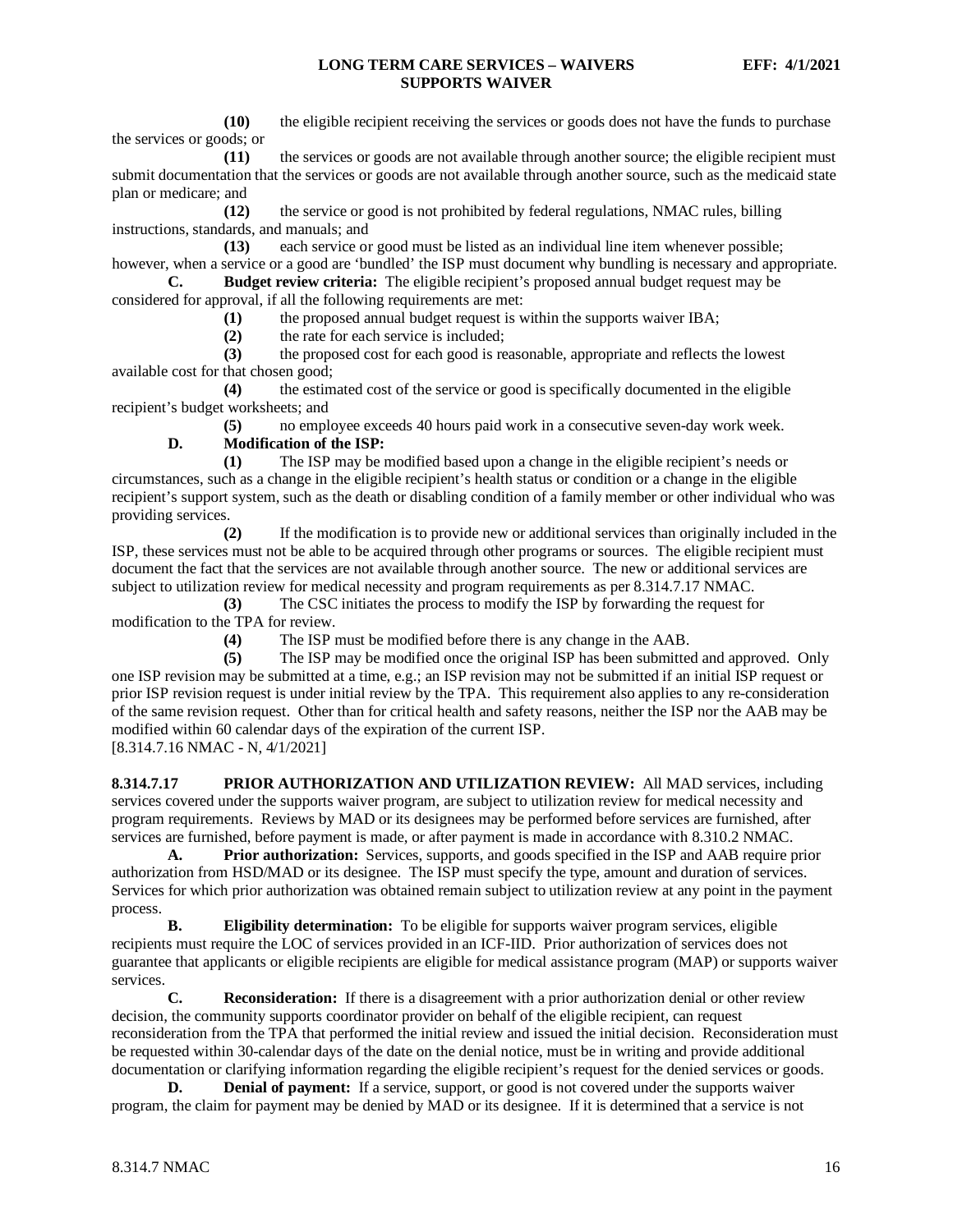covered before the claim is paid, the claim is denied. If this determination is made after payment, the payment amount is subject to recoupment or repayment. [8.314.7.17 NMAC - N, 4/1/2021]

<span id="page-17-0"></span>**8.314.7.18 RECORDKEEPING AND DOCUMENTATION RESPONSIBILITIES:** Service providers and vendors who furnish goods and services to supports waiver eligible recipients are reimbursed by the financial management agency (FMA) and must comply with all applicable New Mexico administrative code (NMAC), medical assistance division (MAD) rules and service standards. The FMA, community supports coordinators (CSC) and service providers must maintain records, which are sufficient to fully disclose the extent and nature of the goods and services provided to the eligible recipients, as detailed in applicable NMAC, MAD provider rules and comply with random and targeted audits conducted by MAD and department of health (DOH) or their audit agents. MAD or its designee will seek recoupment of funds from service providers when audits show inappropriate billing for services. Supports waiver vendors who furnish goods and services to supports waiver eligible recipients and bill the FMA must comply with all MAD provider participation agreement (PPA) requirements and NMAC, MAD rules and requirements, including but not limited to 8.310.2 NMAC and 8.321.2 NMAC and 8.302.1 NMAC. [8.314.7.18 NMAC - N, 4/1/2021]

<span id="page-17-1"></span>**8.314.7.19 <b>REIMBURSEMENT:** Health care to MAP eligible recipients is furnished by a variety of providers and provider groups. The reimbursement and billing for these services is administered by MAD.

**A. Agency-based service delivery model provider reimbursement:** Upon approval of a New Mexico MAD provider participation agreement (PPA) by MAD or its designee, licensed practitioners, facilities, and other providers of services that meet applicable requirements are eligible to be reimbursed for furnishing covered services to MAP eligible recipients. A provider must be enrolled before submitting a claim for payment to the MAD claims processing contractors. MAD makes available on the human service department/medical assistance division (HSD/MAD) website, on other program-specific websites, or in hard copy format, information necessary to participate in health care programs administered by HSD or its authorized agents, including New Mexico administrative code (NMAC) rules, billing instructions, utilization review instructions, service definitions and service standards and other pertinent materials. When enrolled, a provider receives instruction on how to access these documents. It is the provider's responsibility to access these instructions, to understand the information provided and to comply with the requirements. The provider must contact HSD or its authorized agents to obtain answers to questions related to the material or not covered by the material. To be eligible for reimbursement, a provider must adhere to the provisions of the MAD PPA and all applicable statutes, regulations, and executive orders. MAD or its selected claims processing contractor issues payments to a provider using electronic funds transfer (EFT) only.

**B. Participant directed service delivery model provider and vendor reimbursement:** Supports waiver eligible recipients must follow all billing instructions provided by the FMA to ensure payment of service providers, employees, and vendors. Claims must be billed to the FMA per the billing instructions. Reimbursement to a service provider and a vendor in the supports waiver program is made, as follows:

**(1)** supports waiver service provider and vendor must enroll with the FMA;

**(2)** the eligible recipient receives instructions and documentation forms necessary for a service provider's and a vendor's claims processing;

**(3)** an eligible recipient must submit claims for payment of their supports waiver service provider and vendor to the FMA for processing; claims must be filed per the billing instructions provided by the FMA;

**(4)** the eligible recipient and their supports waiver service provider and vendor must follow all FMA billing instructions; and

**(5)** reimbursement of a supports waiver service provider and vendor is made at a predetermined reimbursement rate by the eligible recipient with the supports waiver service provider or vendor, approved by the TPA contractor, and documented in the ISP and in the supports waiver provider or vendor agreement; at no time can the total expenditure for services exceed the eligible recipient's AAB;

**(6)** the FMA must submit claims that have been paid by the FMA on behalf of the eligible recipient to the MAD fiscal contractor for processing; and

**(7)** reimbursement may not be made directly to the eligible recipient, either to reimburse them for expenses incurred or to enable the eligible recipient to pay a service provider directly. [8.314.7.19 NMAC - N, 4/1/2021]